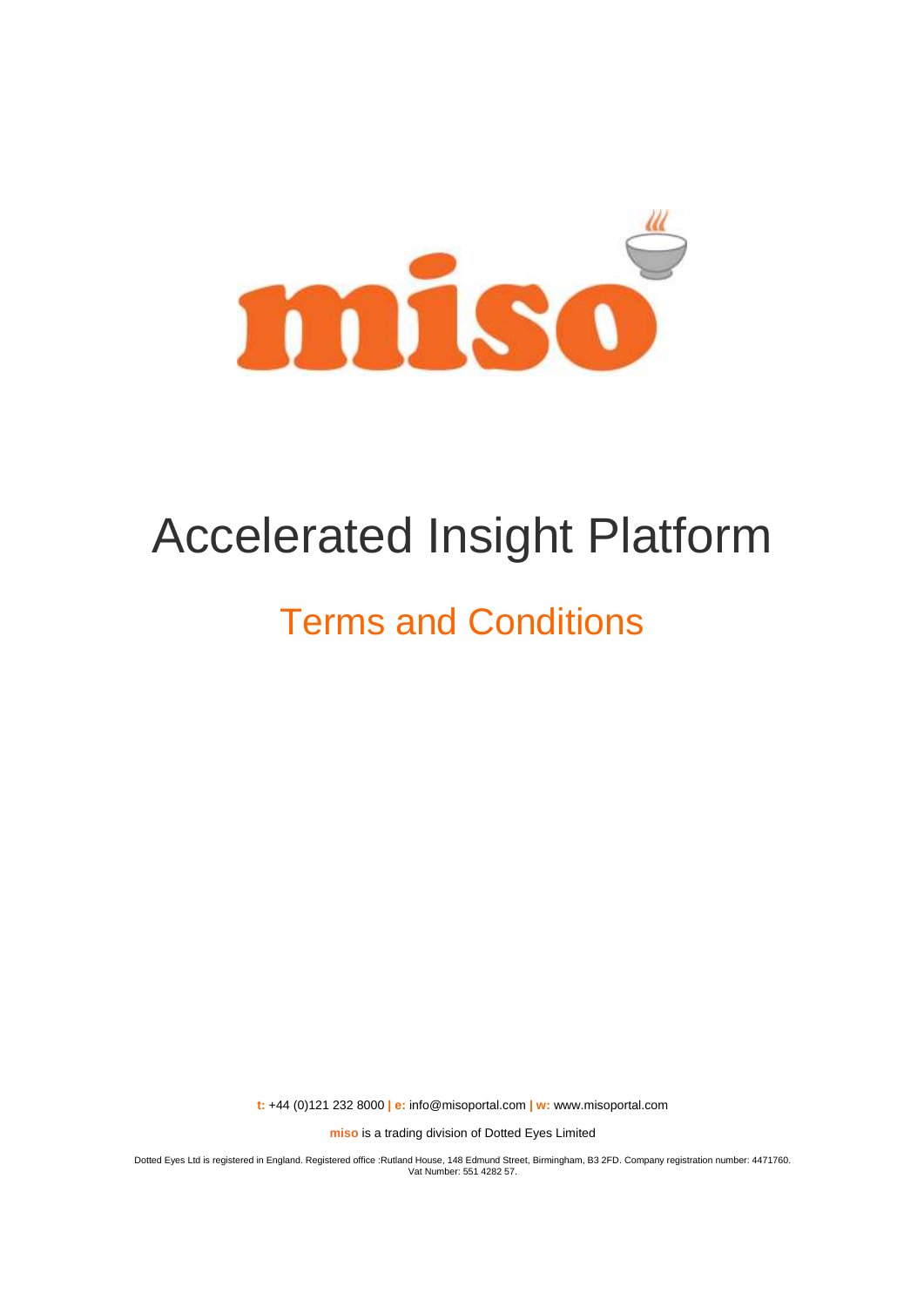

# **ACCELERATED INSIGHT PLATFORM**

#### **TERMS AND CONDITIONS**

These pages together with the Dotted Eyes miso order form (**Order Form**) tell you the terms and conditions on which we have agreed to provide our miso services to you. Please read these terms and conditions carefully before ordering any Services. By ordering any Service you agree to be bound by these terms and conditions (**Terms & Conditions**).

#### **1. Information about us**

Miso is a trading name of Dotted Eyes Limited. Dotted Eyes Limited (**Dotted Eyes**, **miso, we**, **us or our**) is registered in England and Wales under company number 04471760 and our registered office is Rutland House, 148 Edmund Street, Birmingham, B3 2FD. You are the entity named as the customer on the Order Form (**Customer**, **you** or **your**).

#### **2. How this Agreement is formed between you and us**

You need to complete an order for the Services using the Order Form (**Order**). The Order constitutes an offer by you to us to buy the Services. All Orders are subject to acceptance by us, and we will confirm such acceptance to you by sending you an invoice and/or an email relating to your Order that confirms that we have accepted your Order (**Order Confirmation**). The agreement between us (**Agreement**) will only be formed when we send you the Order Confirmation.

#### **3. Accepting the Terms**

- 3.1. In order to use the Service, you must firstly agree to the Terms. You may not use the Service if you do not accept the Terms.
- 3.2. You can accept the Terms by simply using the Service. You understand and agree that miso will treat your use of the Service as acceptance of the Terms from that point onwards**.**
- 3.3. The Terms form a legally binding agreement between you (this includes your organisation its employees, Affiliates and Contractors) and miso in relation to your use of its products and services.
- 3.4. The Terms apply to all users of miso portal and the Accelerated Insight Platform Service.

#### **4. Changes to the Terms**

4.1. Miso reserves the right to make changes to the Terms & Conditions from time to time. The most current version of our Accelerated Insight Platform Terms and Conditions (including the updated date) can be found at [www.misoportal.com/legal](http://www.misoportal.com/legal) It is therefore important that you check our website frequently for updates. If you do not agree to the updated Terms and Conditions you must stop using the Service. Your continued use of the Service, after the date our updated Terms are made available on our website, will constitute your acceptance of the updated Terms and Conditions.

#### **5. Defined Terms & Interpretation**

**Affiliate:** of a Party means any Person which, during the Term, is a subsidiary or sister company, or representative of that Party in which the relevant party, directly or indirectly, owns more than 50% or the shares or is under common control **Agreement:** the Order Form(s) together with these Terms & Conditions and any schedules, annexes, appendices and documents referenced in this Agreement. **Applicable Law:** means, where applicable to a Party and relevant to this Agreement, any and all (a) legislation, laws, statutes, decisions, rulings, codes, government policies, regulations, by-laws or licensing conditions (including Data Protection Laws); and (b) mandatory industry requirements and regulations, binding codes of practice, and decisions and directions of any relevant governmental or regulatory, co-regulatory. or self-regulatory authority or agency of competent jurisdiction **Annual Platform Subscription:** annual fee for access to the service

**Authorised Administrator**: person authorised to sign legally binding agreements on behalf of the organisation.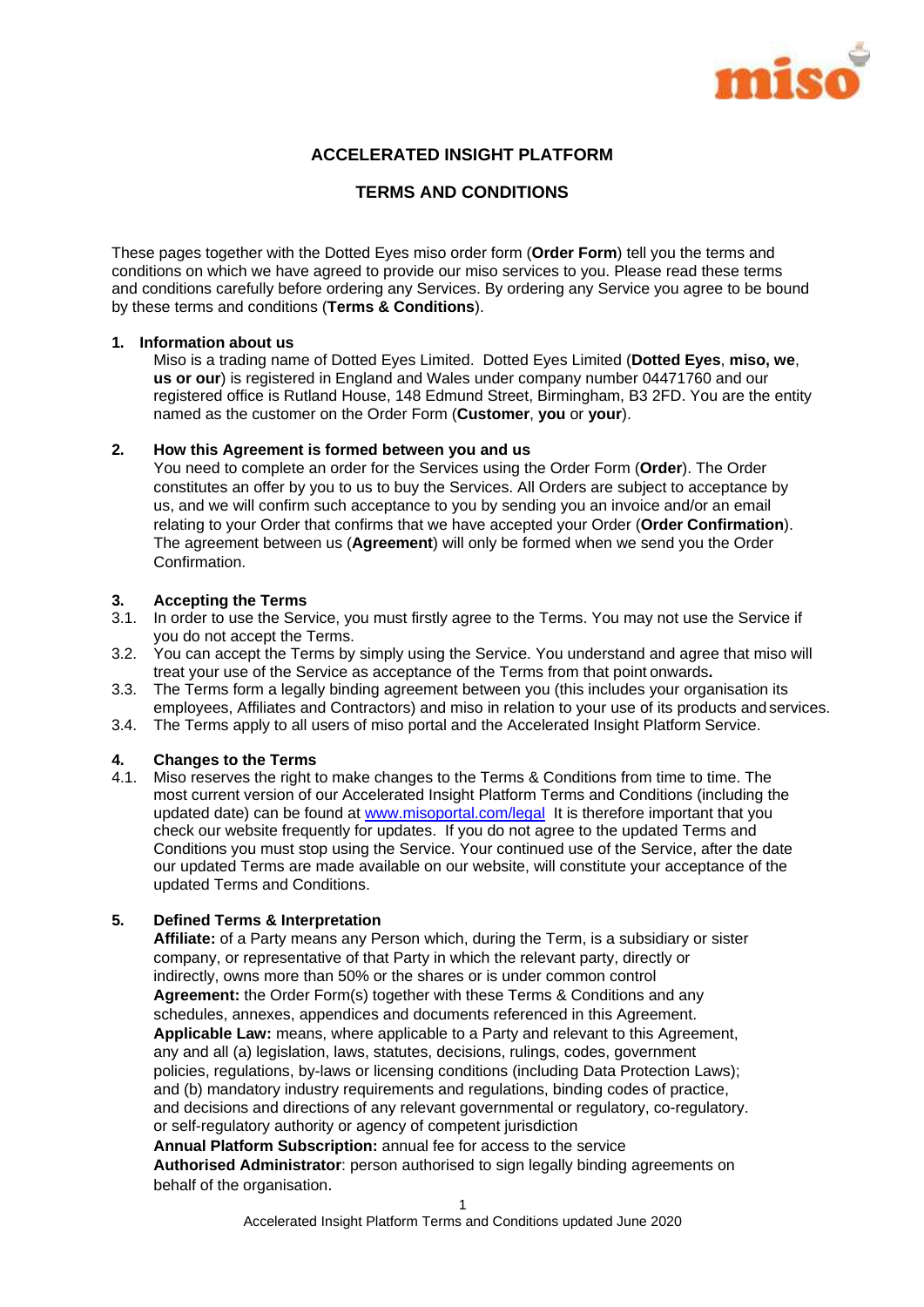

**Authorised Users:** those nominated individuals within the customer Organisation and Contractors, Subcontractors and Affiliates of the Customer who you authorise to and/or give access to them use the service.

**Business Day:** any day which is not a Saturday, Sunday or public holiday in England. **Content:** any item, entered, uploaded or connected to the Service by you

**Content Lifecycle:** the duration as selected by you via the Service that you determine the content should be retained by the Service

**Confidential Information:** means all information disclosed by a Party (the "Disclosing Party") to the other Party (the "Receiving Party"), whether orally or in writing, if designated as confidential, that reasonably should be understood to be confidential given the nature of the information and the circumstances surrounding the disclosure. Confidential Information does not include any information that: (i) is or becomes generally known to the public, other than due to Receiving Party's breach of this Agreement; (ii) was rightfully known to the Receiving Party before obtaining it from the Disclosing Party; (iii) is received from a third party without breach of any obligation owed to the Disclosing Party; or (iv) was independently developed by the Receiving Party without use of the Disclosing Party's Confidential Information and for which the Receiving Party can provide documentary evidence created at the same time as the development that verifies the development was independent.

**Contractor:** means those independent third parties who perform services related to this Agreement for you, but solely to the extent they are acting on your behalf.

**Customer Data.** Customer Data means any business information or other data which you input, upload or connect to the Service or provide to miso in whatever form for the purpose of using the service

**Customer Personal Data.** means all Personal Data processed by miso and its Affiliates on behalf of the Customer under or in connection with this Agreement

**Customer Subcontractor:** each subcontractor of yours who is authorised by you to use the Service on your behalf.

**Documentation:** means any supporting product help and technical specifications documentation provided by miso with the online service to you.

**Data Protection Laws:** means any laws and regulations relating to privacy or the use or processing of data relating to natural persons, including: (a) EU Directives 95/46/EC and 2002/58/EC (as amended by 2009/139/EC) and any legislation implementing or made pursuant to such directives, including the Privacy and Electronic Communications (EC Directive) Regulations 2003; and (b) EU Regulation 2016/679 ("GDPR"); and (c) any laws or regulations ratifying, implementing, adopting, supplementing or replacing GDPR. In this Agreement, unless the context otherwise requires**, "Data Controller", "Data Processor", "Data Subject", "Personal Data", "process", "processing", "transfer"** (in the context of Personal Data transfers) and **"appropriate technical and organisational measures"** shall have the meanings and otherwise

be interpreted in accordance the GDPR **Effective Date:** the date set out in the Order Form(s), the date of this Agreement or the date you

first use the service **Fees:** the fees for the provision of the service including Standard Setup, Annual Platform

Subscription and Intelligence Module Run Credits plus any additional fees as set out in Order Form and referred to in clause 12 of these Terms & Conditions.

**Force Majeure:** means any cause, preventing either Party from performing any or all of its obligations, which is beyond the reasonable control of the Party so prevented and which may include nationwide strikes, lock-outs or other industrial disputes, nuclear accident or acts of God, war or terrorist activity, riot, civil commotion, malicious damage, compliance with any new Applicable Law or change in Applicable Law, breakdown of plant or machinery, internet delays or failures or connectivity issues, fire, flood, storm or default of suppliers or sub-contractors (but only where such supplier or sub-contractor's default is itself attributable to force majeure as set out here) and any other acts, events, omissions or accidents

**Group Company**: means in relation to a Party, a company that directly or indirectly controls, is controlled by, or is under common control with any subsidiary or holding company of that Party **Initial Term:** as set out on the Order Form(s).

**Intellectual Property Rights:** all patents, copyrights, design rights, trademarks, service marks, trade secrets, know-how, database rights and other rights in the nature of intellectual property rights (whether registered or unregistered) and all applications for the same, anywhere in the world.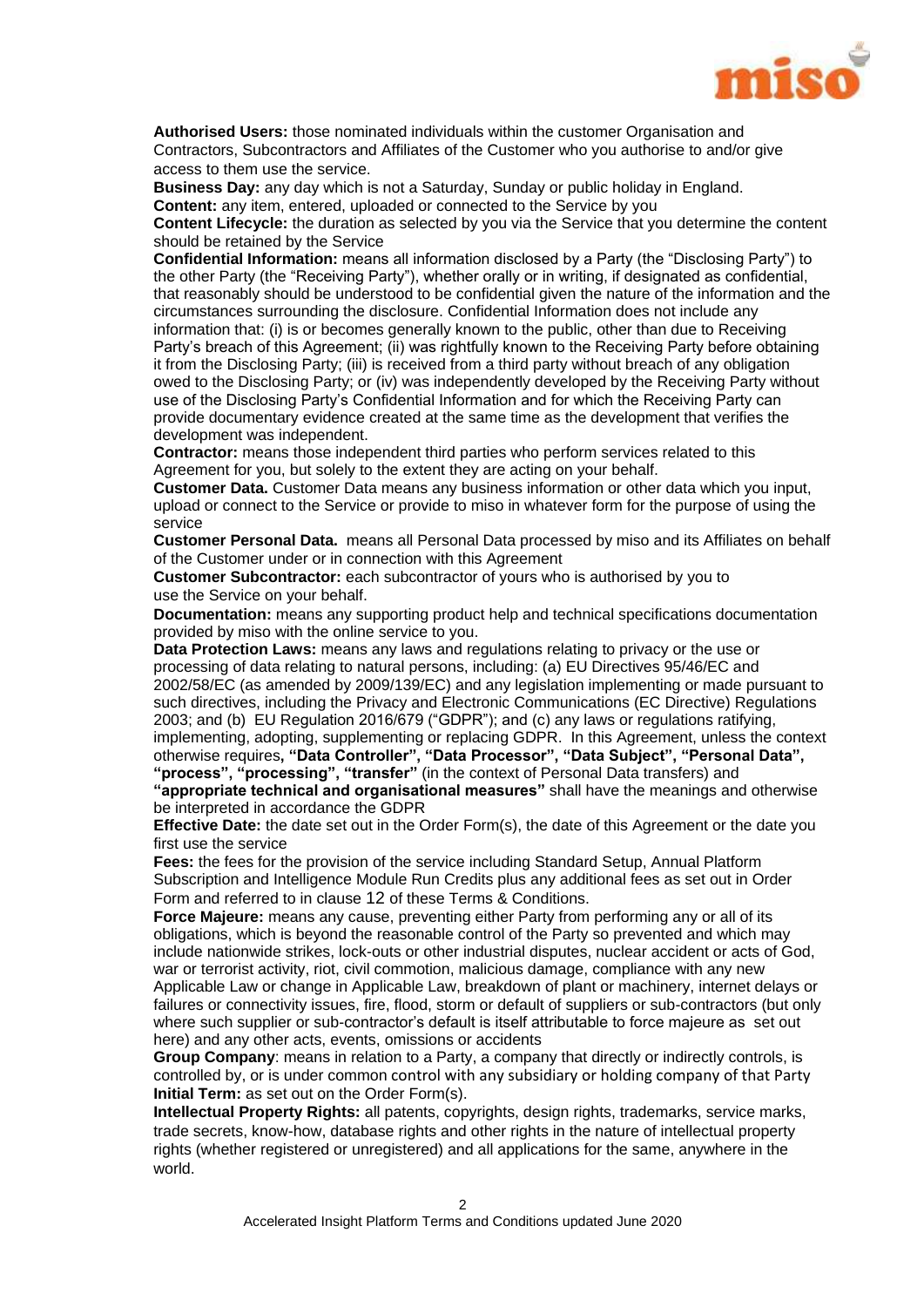

**Intelligence Module:** a packaged set of algorithms and process flows that when run produce a specified output for the Content entered, uploaded or connected to the Service.

**Intelligence Module Run:** a single process run of an intelligence module.

**Intelligence Module Run Credits:** fees paid in advance which can be used for Intelligence Module Runs

**Intelligence Module Run Fee:** the charge to the Customer, deducted from the Intelligence Module Run Credits, each time the customer runs an instance of the Intelligence Module. The fee will be clearly stated in the Service and will vary dependant on a number of factors included but not limited to Content and Result Report Life Cycle and size.

**Licence:** the right to use the Services as set out in these Terms & Conditions.

**Normal Business Hours:** 9.00 am to 5.00 pm local UK time, each Business Day, excluding Bank Holidays.

**Open Source Software:** the computer programs used by the Proprietary Software which are sub-licensed by miso under third party open source licences.

<https://opensource.org/licenses/postgresql> and

<http://docs.geoserver.org/stable/en/user/introduction/license.html>

**Order Form(s):** an order form completed by you or our Statement of Works signed by you, relating to the Services which shall be governed by these Terms & Conditions.

**Parties:** you and us and "Party" means either you or us (as the context dictates).

**Person:** means any (i) individual; or (ii) partnership, firm, corporation, limited liability company, joint venture, association, trust, unincorporated organisation, or other legal entity or organisation.

**Platform:** the Accelerated Intelligence Platform

**Professional Services:** means any bespoke services in addition to those in the standard Accelerated Intelligence platform, as detailed and agreed in the Order Form(s) and as governed by our Professional Services Agreement

**Proprietary Software:** the "miso" software packages which are proprietary to Dotted Eyes and the "Safe Software FME Server" software which is proprietary to Safe Software Inc.

**Result Report:** The resulting output from a single Module Run in download form or available to view in Tableau Dashboard.

**Report Lifecycle:** the duration as selected by you via the Service that you determine the Result Report should be retained by the Service

**Services:** the software that we provide to allow Authorised Users to access and use the **Software** 

**Service Levels:** the service levels set out in the Appendix A(1)

**Standard Setup:** Standard initial setup of the Accelerated Intelligence Platform **Software:** the Proprietary Software and the Open Source Software used in this service **Sub-Processor:** means a miso third party service provider, Group Company or

Affiliate appointed by miso to process Customer Data and Customer Personal Data **Term:** means the period between the dates indicated in the Order Form(s) as the start date and the end date

**VAT:** value added tax chargeable under English law for the time being and any similar additional tax.

In the case of conflict or ambiguity between any provision contained in these Terms & Conditions and any Order Form, these Terms & Conditions shall take precedence.

#### **6. Our Obligations**

- 6.1. We shall use reasonable endeavours to provide the service in accordance with the Order Form(s) in all material respects.
- 6.2. You acknowledge and agree that miso relies on its Group Companies, Affiliates and third party service providers, in order to provide its Services and Products to you, and that as such miso may share and give them access to your Customer and Personal Data in order to supply the services and products to you under this Agreement. You further acknowledge and agree that such parties may be based in different jurisdictions and shall have access to Customer Data and Personal Data in those jurisdictions.

Full details can be found: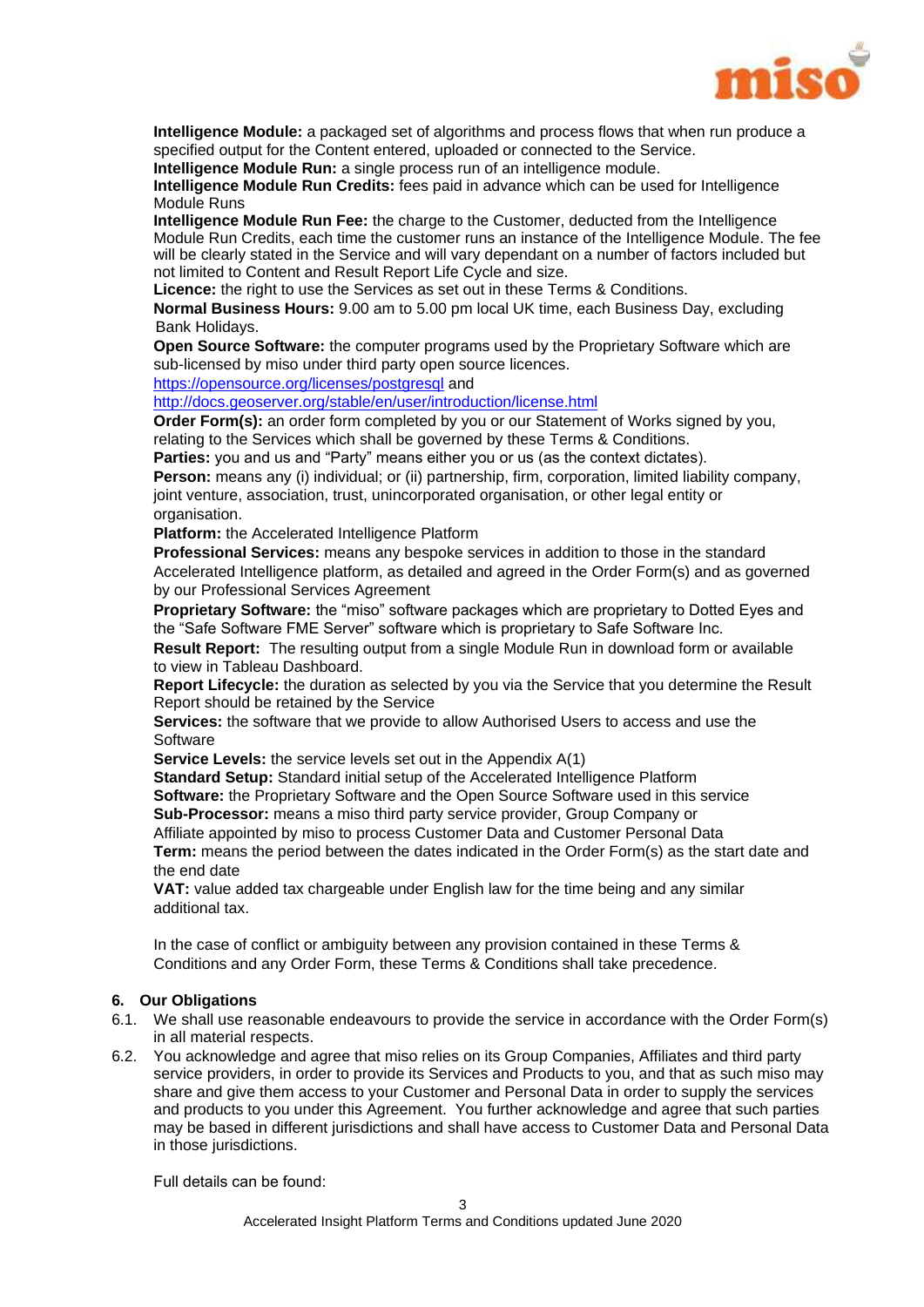

- On our website www.misoportal.com in our:
	- o Information Security document
	- o Privacy Policy

We reserve the right to change the above policies and documents and their location from time to time. It is therefore important to check our website regularly. Last updated dates will be clearly shown.

- In the appendices to the agreement including:
	- o Data Protection
	- o Data Processing Activities

We reserve the right to change this Agreement including any appendices contained within and their location from time to time. It is therefore important to check our website regularly. Last updated dates will be clearly shown

6.3. We shall remain liable for the acts and omission of any third party engaged by it in the provision of the Services, and our dealings with Sub-Processors and transfers of Customer and Personal Data are governed by the Appendix C(1) Data Protection, the Appendix C(2) Data Processing Activities and our Information Security document and Privacy Policy which can be downloaded by going to www.misoportal.com

#### **7. Services and Licence**

- 7.1. We shall use reasonable endeavours to perform the Services in accordance the ServiceLevels detailed in Appendix A(1).
- 7.2. In relation to the Proprietary Software:
	- (a) we hereby grant to you subject to the terms and conditions of this agreement a nonexclusive, non-transferable licence to allow Authorised Users to access the Proprietary Software through the Services and to use the Proprietary Software solely in object code form and solely for the purpose of receiving the Services for internal business use;
- 7.3. You shall ensure that Authorised Users comply with your obligations under this agreement
- 7.4. The use of the Open Source Software is subject to the terms and conditions of the relevant software licences.

#### **8. Miso portal Account**

- 8.1. In order to access the service we will create a miso portal account for you and set you up as an Authorised Administrator. You must provide accurate and complete information at the time that the account is opened for you.
- 8.2. You must keep us informed of any changes to the account and your information
- 8.3. You must notify us should you leave the Organisation
- 8.4. It is your responsibility to keep your account password secure and confidential
- 8.5. You must notify us immediately of any breach of security or unauthorised use of your miso account that you become aware of.
- 8.6. You agree that you will be solely responsible (to miso and others) for all activity that occurs under your miso account
- 8.7. You agree you are bound to the provisions of Clause 10 regarding Customer Data and Customer Personal Data.

#### **9. Your Obligations**

- 9.1. You represent and warrant that throughout the term of this Agreement:-
	- (a) that you have (and will continue to have during your use of the Service) all necessary licenses, rights, consents, and permissions in the Content given to us in whatever form including but not limited to entered, uploaded or connect to the Service..
	- (b) that the Content entered, uploaded or connected to the Service will not infringe the Intellectual Property Rights of any third party;
	- (c) that you will not enter, upload or connect any Content to the Service containing material which is:

(i)unlawful for you to possess in the country in which you are resident, or which it would be unlawful for miso to use in connection with the service;

(ii) is considered offensive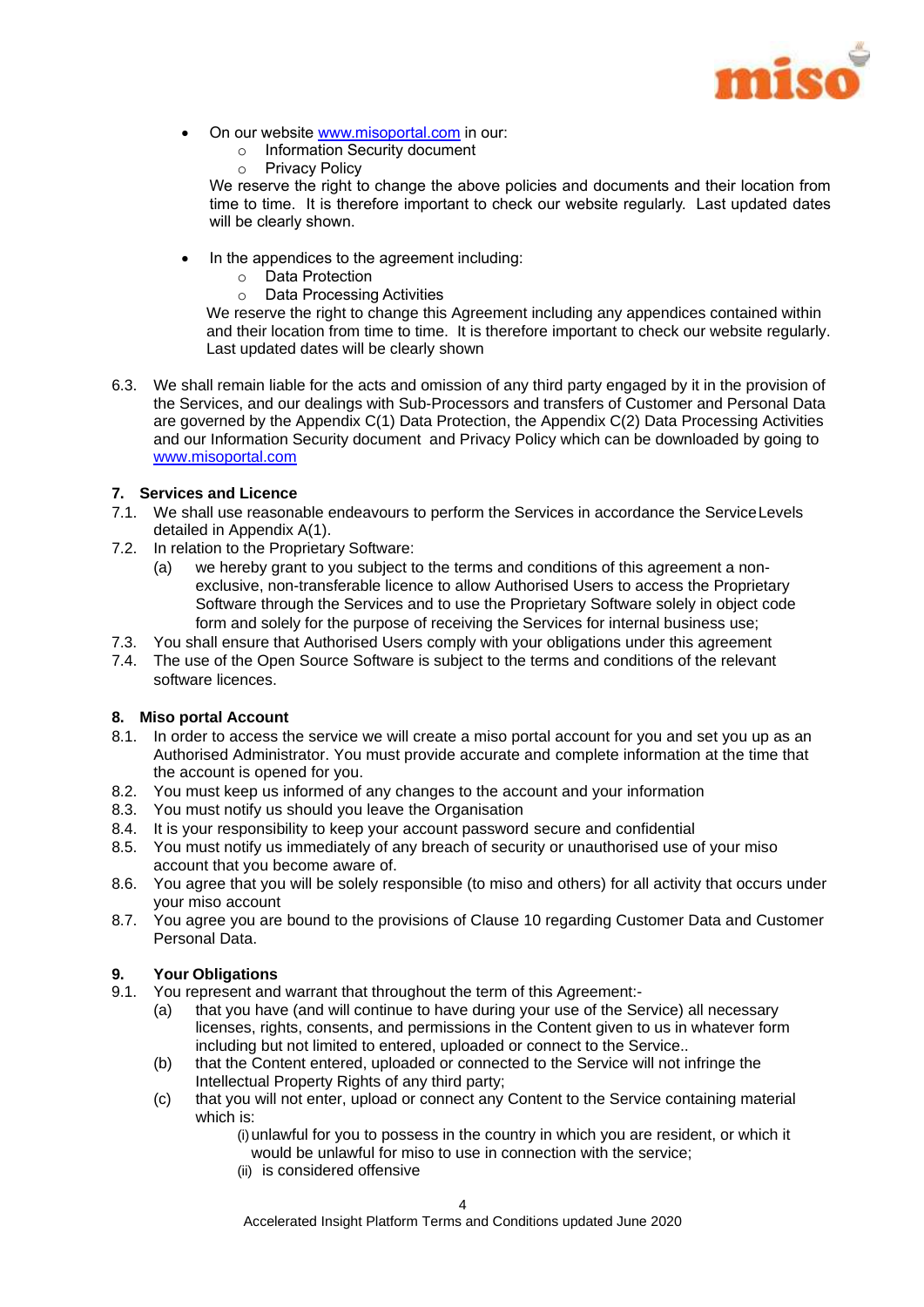

- (d) ensure that Customer Data and Personal Data deemed as a special category of Data under GDPR is not entered, uploaded or connected to the Platform or given to us in any form unless pre-agreed by us in writing
- (e) that all content entered, uploaded or connected to the Service will be solely for your **Organisation**
- 9.2. You undertake to defend us from and against any claim or action that the possession, use or publication of Content by us in delivering the Service infringes the Intellectual Property Rights of a third party, UK or EU law and shall fully indemnify us and hold us harmless from and against any losses, damages, costs (including all legal fees) and expenses incurred by or awarded against us as a result of or in connection with any such claim.
- 9.3. You shall ensure that you will keep your log in details and passwords for use of the Services confidential and that each Authorised User keeps his password for the use of the Services confidential.
- 9.4. You accept that you are solely responsible for maintaining copies of the Content enter, uploaded or connect to the Service
- 9.5. You warrant to cover all reasonable costs incurred by us should the Content entered, uploaded or connected to the Service by you be found to contain Malware including but not limited to Trojans, Spyware and Viruses
- 9.6. Carry out your obligations as described in the Order Form(s)
- 9.7. You shall not, without the prior written consent of miso, at any time from the date of this agreement to the expiry of 12 months after the last date of supply of the Services, solicit or entice away from miso or employ or attempt to employ any person who is, or has been, engaged as an employee, consultant of miso in the provision of the Services

#### **10. Customer Data and Customer Personal Data**

- 10.1. You, not miso, have sole responsibility for the entry, deletion, correction, accuracy, quality, integrity, legality, reliability, appropriateness, and right to use the Customer Data. Miso is not responsible for any of the foregoing or for any destruction, damage, loss, or failure to store any Customer Data beyond its reasonable control or resulting from any failure in data transmission or operation during the service provided to you by us.
- 10.2. You represent and warrant that you have and will maintain all necessary licences, consents, and permissions necessary to provide the Customer Data to miso and for them to store and process the Customer Data and Customer Personal Data in accordance with the terms of this Agreement.
- 10.3. If miso processes any Customer Data and Customer Personal Data on your behalf when performing its obligations under this Agreement, the Parties acknowledge that you shall be the Data Controller and miso shall be a Data Processor and in any such case:
	- (a) you shall ensure that you are entitled to transfer the relevant Customer and Customer Personal Data to miso so that they may lawfully use, process and transfer the Customer Personal Data in accordance with this Agreement on your behalf
	- (b) you shall ensure that the relevant third parties have been informed of, and have given their consent to, such use, processing, and transfer as required by all applicable Data Protection Laws;
	- (c) each Party shall take appropriate technical and organisational measures against unauthorised or unlawful processing of the personal data or its accidental loss, destruction or damage; and
	- (d) notwithstanding any other provision of this Agreement, but subject always to Appendix C(1) Data Protection and Appendix C(2) Data Processing Activities, nothing shall prevent miso from disclosing Customer Personal Data or Customer Data to their Group Companies, Affiliate, Sub-Processors and third party service providers as necessary to provide the Services, and otherwise in order to comply with Applicable Law or at the request of a governmental, regulatory or supervisory authority
- 10.4. The Customer must ensure that Customer Data and Customer Personal Data deemed as a special category of Data under GDPR is not entered, uploaded or connected to the service or given to us in any form unless pre-agreed by us in writing
- 10.5. From the commencement date specified in the Order Form(s) or this date of this Agreement (whichever is the earlier), the Parties shall comply with Appendix C(1) Data Protection and Appendix C(2) Data Processing Activities
- 10.6. You are solely responsible and liable for any transfer of Customer Data or Customer Personal Data made by you (or made by miso at your request) to a third party and for ensuring that such transfer is in compliance with the Parties' obligations under the Data Protection Laws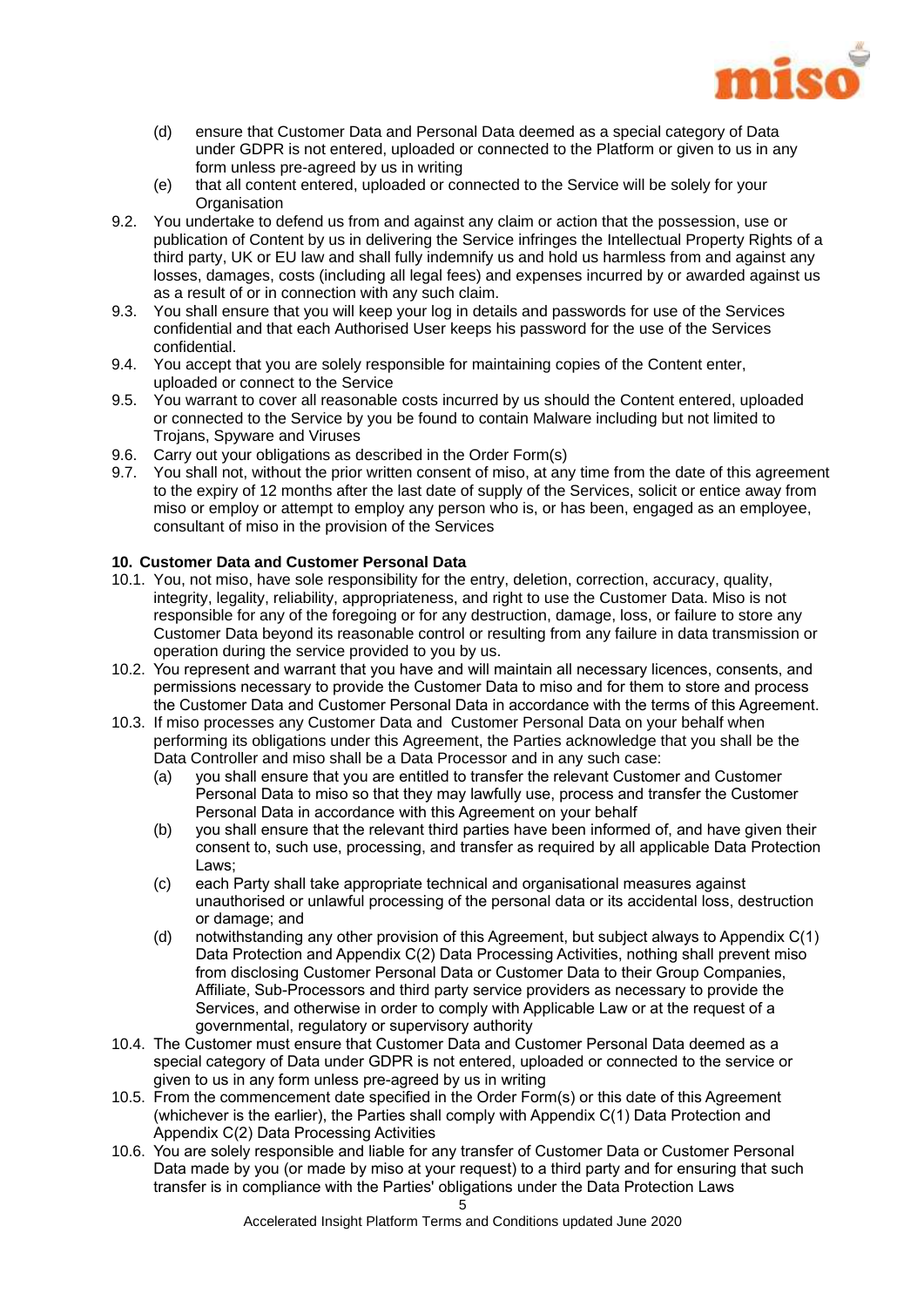

- 10.7. **Rights in Customer Data**. As between the parties, you shall retain all right, title and interest (including any and all intellectual property rights) in and to your Customer Data as entered, uploaded or connected to the Service. Subject to the terms of this Agreement, you hereby grant to miso a non-exclusive, worldwide, royalty-free right to use, copy, store, transmit, and distribute, perform and display (including publicly), modify and create derivative works of the Customer Data solely to the extent necessary to provide the service in accordance with this Agreement and the Documentation.
- 10.8. **Storage of Customer Data**. Customer Data including Content and Result Reports will be retained in line with the Life Cycle option chosen by you when using the Service. We agree that we shall not intentionally delete any Customer Data, Content or Result Reports outside of the Life Cycle option chosen prior to termination or expiration of Customer's applicable Term. Except as otherwise set forth herein, miso expressly disclaims all other obligations with respect to storage of Customer Data, Content or Result Reports.

#### **11. Support and Professional Services**

- 11.1. Ticketed Online Support is optional add-on and can be purchased for an additional fee. If you have purchased Technical Support this will be stated in your Order Form. Any Technical Support purchased will be governed by the Technical Support Terms and Conditions which can be found at [www.misoportal.com/legal](http://www.misportal.com/legal)
- 11.2. Professional Services are available to you for an additional fee dependant on the scope of the work to be done. If you have purchased Professional Services from us this will be detailed in the Order Form or Statement of Work. Any Professional Services purchased will be governed by the Professional Services Terms and Conditions which can be found at [www.misoportal.com/legal](http://www.misportal.com/legal)

#### **12. Fees and payment**

- 12.1. You shall pay the Fees in accordance with the associated payment terms as set out in Order Form.
- 12.2. Intelligence Module Run Credits must be ordered and paid for in advance in order to use the Service. Additional Credits can be purchased by contacting your Account Manager on 0121 232 8000 or by emailing [info@misoportal.com](mailto:info@misoportal.com)
- 12.3. The charges exclude:
	- (a) the cost of hotel, subsistence, travelling and any other ancillary expenses reasonably incurred by the individuals whom miso engages in connection with the any Services. Such expenses shall be invoiced by miso at the rates state in the Order Forms(s); and
	- (b) VAT, which miso shall add to its invoices at the appropriate rate,
- 12.4. Unless otherwise agreed in writing, each invoice is due and payable 30 days after the invoice date (**Due Date**). Without prejudice to any other right or remedy that it may have, if the Customer fails to pay miso on the Due Date:
	- (a) the Customer shall pay interest on the overdue amount at the rate of 3% per annum above Barclay's Bank plc's base rate from time to time. Such interest shall accrue on a daily basis from the due date until actual payment of the overdue amount, whether before or after judgment. The Customer shall pay the interest together with the overdue amount; and
	- (b) miso may suspend all Services until payment has been made in full.
- 12.5. All amounts due under this agreement shall be paid in full without any set-off, counterclaim, deduction or withholding (other than any deduction or withholding of tax as required by law).

#### **13. Confidentiality**

- 13.1. Subject to clause 13.2, each Party shall, during the Term of this Agreement and thereafter, keep confidential, and shall not use for its own purposes nor without the prior written consent of the other disclose to any third party, these Terms & Conditions or any information of a confidential nature (including, without limitation, trade secrets and information of commercial value) which may become known to such Party from the other Party and which relates to the other Party or any of its Affiliates (**Confidential Information**), unless such information is public knowledge or already known to such Party at the time of disclosure, or subsequently becomes public knowledge other than by breach of these Terms & Conditions, or subsequently comes lawfully into the possession of such Party from a third party.
- 13.2. You shall be entitled to disclose to Authorised Users only such of the Confidential Information as is necessary for them to know in order for them to perform a Transaction. We shall be entitled to disclose to the proprietary owner(s) of any of the Software such of the Confidential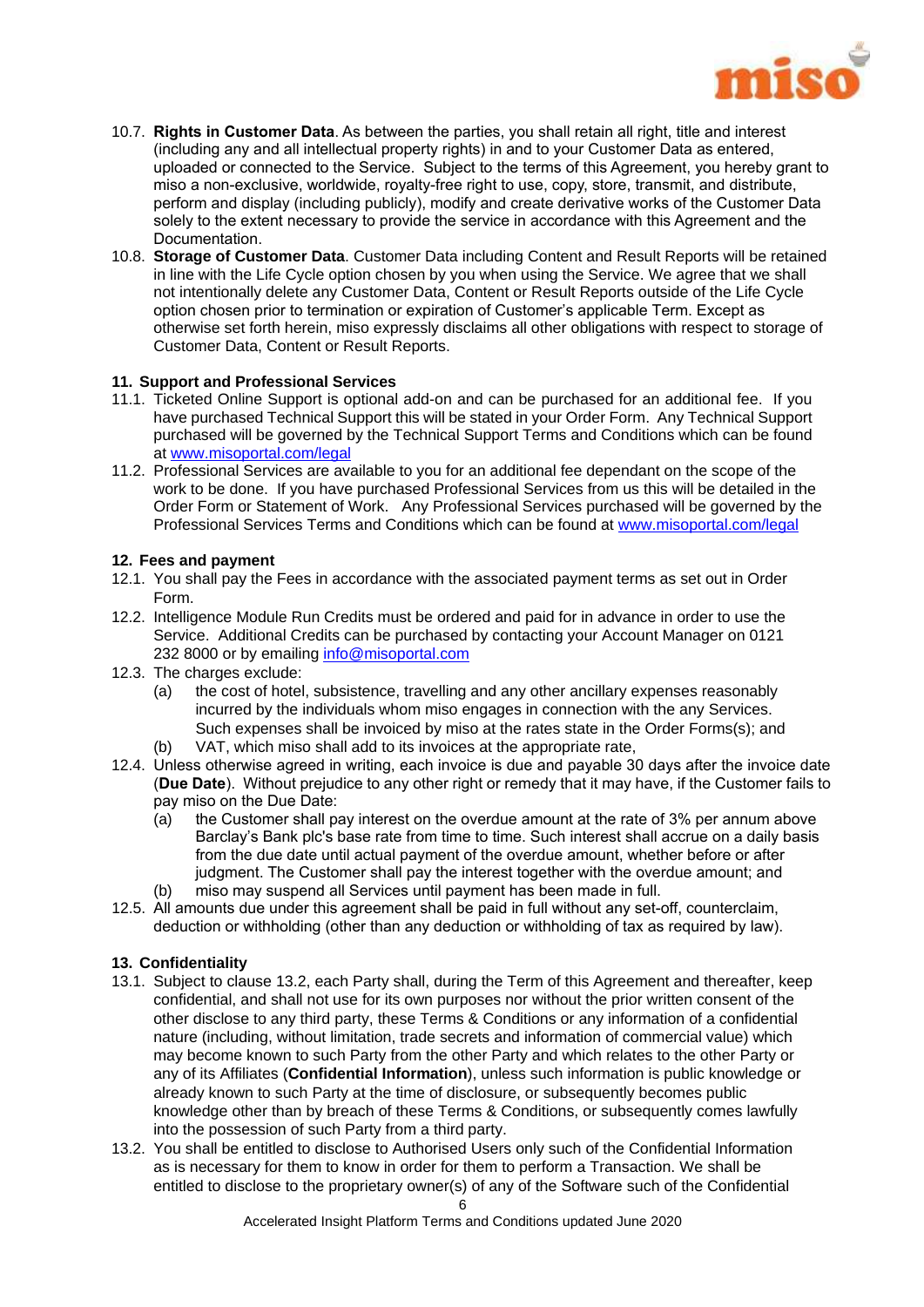

Information (including these Terms & Conditions) as is required for our suppliers to fulfil their obligations to us or us to fulfil our obligations to them.

- 13.3. Privacy Policy
	- (a) Your use of the service is subject to the miso Privacy Policy, a current version of which is available at www.misoportal.com
- 13.4. The provisions of this Clause 13 shall remain in full force and effect notwithstanding termination of this Agreement for any reason

#### **14. Proprietary Rights**

- 14.1. You acknowledge that:-
	- (a) all Intellectual Property Rights in the Proprietary Software shall belong to us or to the proprietary owner thereof;
	- (b) all Intellectual Property Rights in the Open Source Software belongs to the third party proprietary owner thereof; and

that except as expressly stated herein, this Agreement does not grant you any Intellectual Property Rights (including but without limitation any licences) in or to the Software, Services or any related documentation.

- 14.2. We undertake at our own expense to defend you or, at our option, settle any claim or action brought against you alleging that the possession or use of the Services (other than the Open Source Software) in accordance with these Terms & Conditions infringes the UK Intellectual Property Rights of a third party (**Infringement Claim**) and shall be responsible for any reasonable losses, damages, costs (including legal fees) and expenses incurred by or awarded against you as a result of or in connection with any such Infringement Claim.
- 14.3. Clause 14.2 is conditional on:
	- (a) you notifying us in writing, as soon as reasonably practicable, of any Infringement Claim of which you have notice;
	- (b) you not making any admission as to liability or compromise or agreeing to any settlement of any Infringement Claim without our prior written consent, which consent shall not be unreasonably withheld or delayed; and
	- (c) us having, at our own expense, the conduct of or the right to settle all negotiations and litigation arising from any Infringement Claim and you giving us all reasonable assistance in connection with those negotiations and such litigation at our request and expense.
- 14.4. If any Infringement Claim is made, or in our reasonable opinion is likely to be made, against you, we may at our sole option and expense:
	- (a) procure for you the right to continue using the Proprietary Software or Services (or any part thereof) in accordance with these Terms & Conditions; or
	- (b) modify the Proprietary Software or Services so that it or they cease to be infringing; or
	- (c) replace the Proprietary Software with non-infringing software; or
	- (d) terminate this Licence immediately by notice in writing to you.
- 14.5. The foregoing states your sole and exclusive rights and remedies, and our entire obligations and liability, for Intellectual Property Right infringement.

#### **15. Limitation of Liability**

- 15.1. Nothing in this Agreement will limit or exclude either Party's liability for: (i) death or personal injury resulting from negligence or for fraud, fraudulent misstatement, or fraudulent misrepresentation; (ii) any liability which may not be limited or excluded as a matter of law; or (iii) any claims arising under a Party's obligations of indemnification. Nothing in this Agreement will limit your obligation to pay any undisputed fees.
- 15.2. Subject to Clause 15.1, neither Party shall be liable (in contract, tort (including negligence), strict liability, or otherwise): (i) for any loss arising from or in connection with loss of revenues, profits (whether direct or indirect), contracts or business, or failure to realise anticipated savings, loss of use or other economic advantage arising from your use of the Service, including the inability to use the Service; loss or corruption of data; unauthorised access to data; or (ii) for any indirect, special, incidental, exemplary, enhanced, punitive, or consequential losses or damages, suffered or incurred by the other party arising out of or in connection with this Agreement even if such Party knew of, had been advised of the possibility of, or foreseen such damages in advance.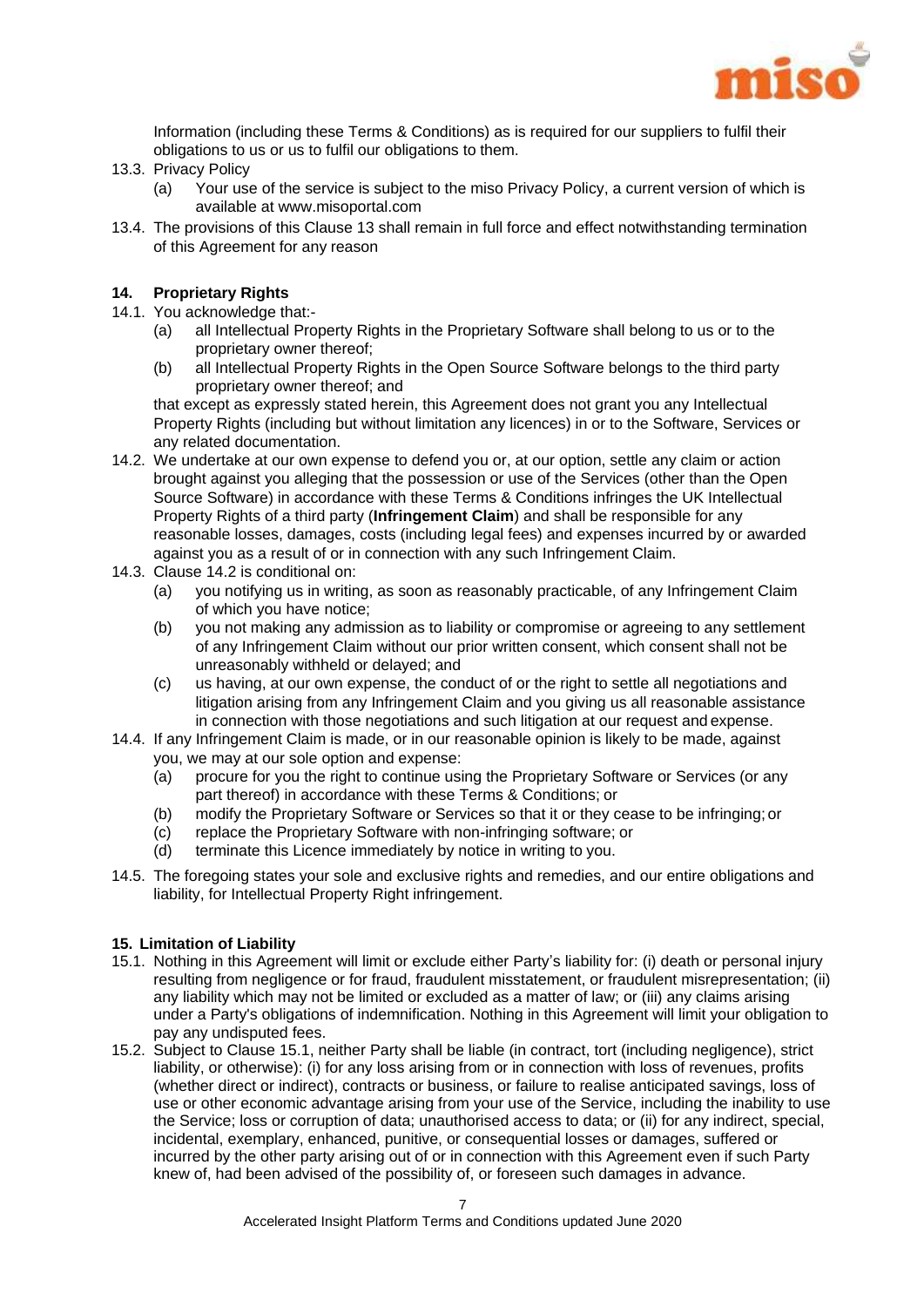

- 15.3. Subject to the overall provision in paragraph 15.1 above. Miso shall not be liable to you for:
	- (a) The deletion of, corruption of, or failure to store, any Content entered, uploaded or connected to the Service or Result Reports
	- (b) Your failure to provide miso with accurate account information
	- (c) Your failure to keep your password or miso account details secure and confidential
	- (d) Miso will not be liable for any impact of any decisions, financial or otherwise, made on the basis of the results created by any Intelligence Module or viewed using any visualisation created on the Platform or by using the Service.
- 15.4. The limitations on miso's liability to you in paragraph 15.3 above shall apply whether or not miso has been advised of or should have been aware of the possibility of any such losses arising
- 15.5. Subject to Clause 15.2 and except as set out in the remainder of this clause, neither Party's aggregate liability in connection with any Order Form(s) will exceed 125% of the amount actually paid by you under that Order Form in the 12-month period preceding the event giving rise to such liability, regardless of whether such liability is based in contract, tort, strict liability, or otherwise. With respect to a Party's breach of its obligations set out in Clause 13(Confidentiality) or Appendix C(1) (Data Protection) or Appendix C(2) (Data Processing Activities), neither Party's aggregate liability will exceed the lesser of £1,000,000 (one million pounds sterling) and five times the amount actually paid by you under the applicable Order Form in the 12-month period preceding the event giving rise to such liability.

#### **16. Service Level and Maintenance**

16.1. See Appendix A(1)

#### **17. Content and Report Lifecycles**

17.1. See Appendix A(2)

#### **18. Term and Termination**

- 18.1. This Agreement shall commence on the Effective Date and shall (unless terminated as provided in the remainder of this clause) continue for the Initial Term.
- 18.2. After the Initial Term (and each renewal) this Agreement shall automatically renew for a further year at the standard rates, unless either Party notifies the other, in writing, at least 30 days before the end of the then current term.
- 18.3. On becoming aware of any potential violation of these Terms, miso reserves the right (but shall have no obligations) to decide whether Content complies with the content requirements set out in these Terms and may remove such Content and/or terminate a User's access for uploading Content which is in violation of these Terms at any time. Without prior notice and at its sole discretion
- 18.4. Without prejudice to any other rights or remedies to which the Parties may be entitled, either party may terminate this Agreement without liability to the other if:
	- (a) the other Party commits a material breach of any of the terms of this Agreement and (if such a breach is remediable) fails to remedy that breach within 30 days of that Party being notified in writing of the breach; or
	- (b) if the other Party is unable to pay its debts (within the meaning of section 123 of the Insolvency Act 1986), or becomes insolvent, or is subject to an order or a resolution for its liquidation, administration, winding-up or dissolution (otherwise than for the purposes of a solvent amalgamation or reconstruction), or has an administrative or other receiver, manager, trustee, liquidator, administrator or similar officer appointed over all or any substantial part of its assets, or enters into or proposes any composition or arrangement with its creditors generally, or is subject to any analogous event or proceeding in any applicable jurisdiction; or
	- (c) the other Party ceases, or threatens to cease, to trade; or
	- (d) the other Party takes or suffers any similar or analogous action in any jurisdiction in consequence of debt.
- 18.5. We have the right (but are not obliged to), on written notice to you, at our sole option, to immediately either suspend or terminate the Licence in the following circumstances:-
	- (a) where you have failed to pay any invoice due under these Terms & Conditions in full within 30 days of the Due Date; or
	- (b) where you have breached your obligations under any of clauses 8,9,10,12,13,14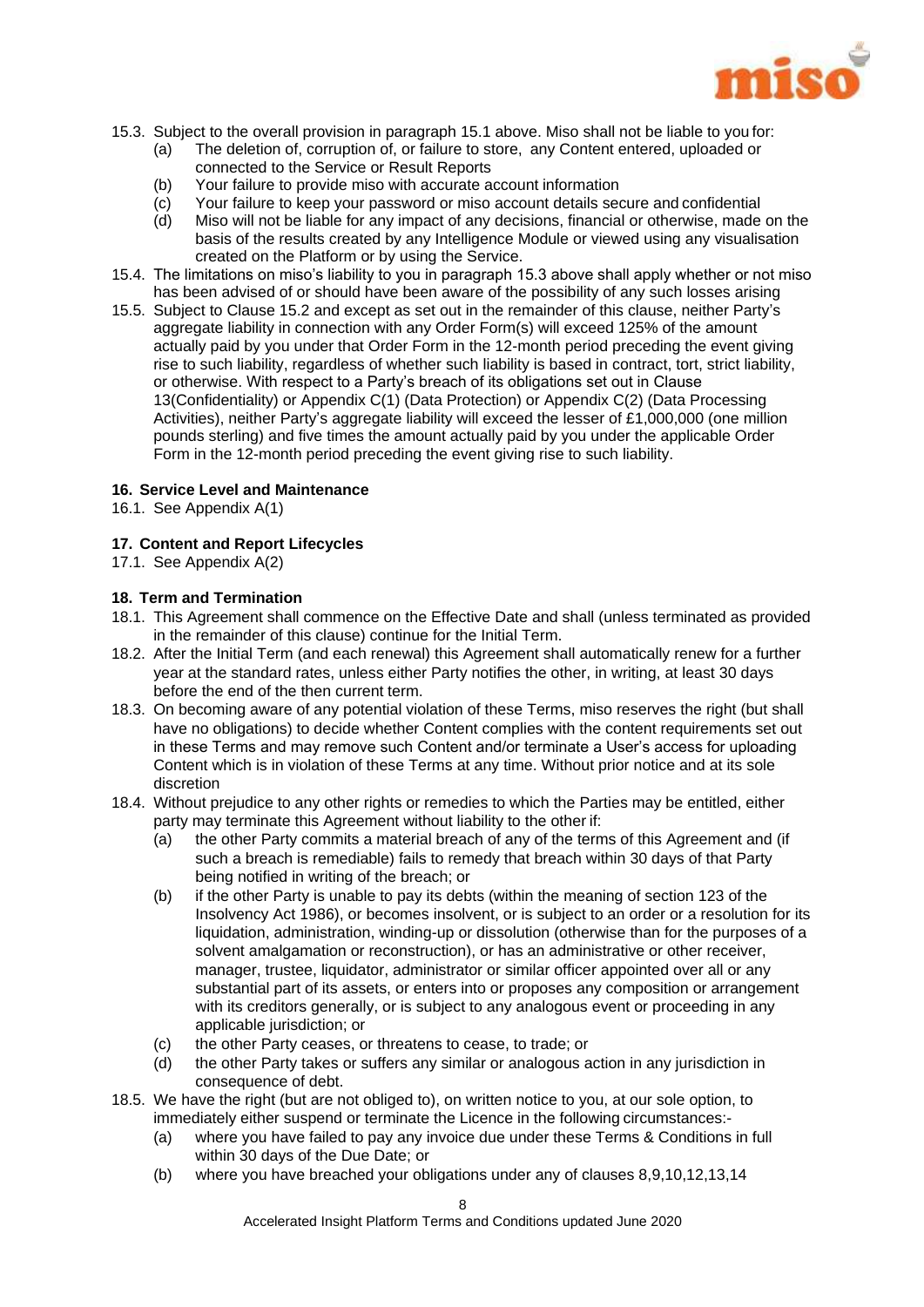

- 18.6. On termination of this Agreement for any reason:
	- (a) all licences granted under this Agreement shall immediately terminate;
	- (b) you shall have no further right to use the Services;
	- (c) you shall immediately pay to us any and all sums due under this Agreement;and
	- (d) each Party shall return and make no further use of any equipment, property, materials and other items (and all copies of them) belonging to the other Party; and
	- (e) all Content entered and uploaded to the Service will be deleted by us; and
	- (f) all Result Report will be deleted by us; and
	- (g) each Party will remove all data connections to the Service
	- (h) the accrued rights of the Parties as at termination, or the continuation after termination of any provision expressly stated to survive or implicitly surviving termination, shall not be affected or prejudiced

#### **19. Force Majeure and Internet Delays**

- 19.1. We shall have no liability to you under this Agreement if we are prevented from or delayed in performing our obligations under this Agreement by acts, events, omissions or accidents beyond our reasonable control, including, without limitation, strikes, lock-outs or other industrial disputes (whether involving our workforce or that of any other party), failure of a utility service or transport or telecommunications network, act of God, war, riot, civil commotion, malicious damage, compliance with any law or governmental order, rule, regulation or direction, accident, breakdown of plant or machinery, fire, flood, storm or default of suppliers or sub-contractors. We shall notify you of such an event and its expected duration.
- 19.2. You are solely responsible for providing and maintaining your internet connection and information technology environment, networks and systems. Use of the Service may be subject to limitations, delays and other problems beyond our control, including those inherent in use of the internet

#### **20. General**

- 20.1. No forbearance or delay by either Party in enforcing its rights shall prejudice or restrict the rights of that Party, and no waiver of any such rights or of any breach of any contractual terms shall be deemed to be a waiver of any other right or of any later breach unless expressly set out in writing by the waiving Party.
- 20.2. If any provision in the Agreement is judged to be illegal or unenforceable, the continuation in full force and effect of the remainder of the provisions shall not be prejudiced.
- 20.3. Any amendment, waiver or variation of the Agreement shall not be binding on the parties unless set out in writing, expressed to amend the Agreement and signed by or on behalf of each of the Parties.
- 20.4. No term in the Agreement is intended to confer a benefit on, or to be enforceable by, any person who is not a Party to it.
- 20.5. In relation to assignment and sub-licensing:
	- (a) you have no right to sub-license or to assign the benefit or burden of the Agreement in whole or in part, or to allow the Software to become the subject of any charge, lien or encumbrance without our prior written consent.
	- (b) We may sub-license, assign, charge or otherwise transfer any of our rights or obligations under the Agreement, provided we give written notice to you of any sub-licence, assignment, charge or other transfer.
- 20.6. All notices given by you to us must be given to us in writing at the address shown in clause 1 or to [cancellations@misoportal.com.](mailto:cancellations@misoportal.com) We may give notice to you at either the email or postal address set out in the Order Form. Notice will be deemed received and properly served 24 hours after an email is sent, or three days after the date of posting of any letter. In proving the service of any notice, it will be sufficient to prove, in the case of a letter, that such letter was properly addressed, stamped and placed in the post and, in the case an email, that such email was sent to the specified email address of the addressee and that no error message indicating failure to deliver has been received by the sender and provided further that within 24 hours of transmission a hard copy of the email is sent by post to the intended recipient.
- 20.7. These Terms & Conditions, and any schedules, annexes, appendices and documents referenced in this Agreement and the Order Form(s) contain the whole agreement between the Parties relating to the subject matter hereof and supersede all prior agreements, arrangements and understandings between the parties relating to that subject matter.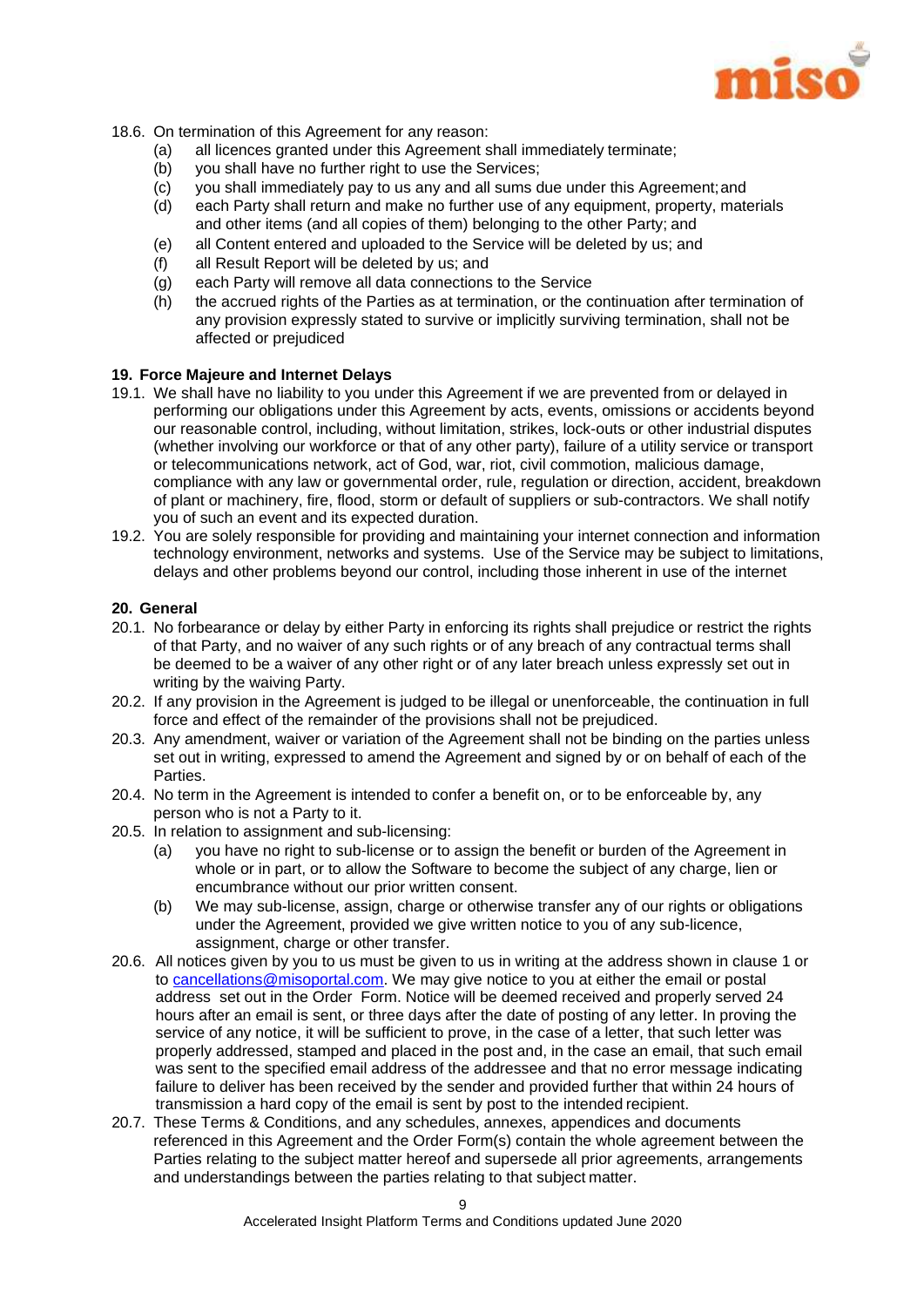

- 20.8. The Agreement, its subject matter or its formation (including non-contractual disputes or claims) shall be governed by and construed in accordance with English law and submitted to the nonexclusive jurisdiction of the English courts.
- 20.9. The provisions of clause 20 shall remain in full force and effect notwithstanding termination of the Agreement for any reason.

The Parties have caused this Agreement to be executed by their respective duly authorised representatives.

| Dotted Eyes Limited<br>trading as miso | <b>Customer</b> |
|----------------------------------------|-----------------|
|                                        |                 |
|                                        |                 |
|                                        |                 |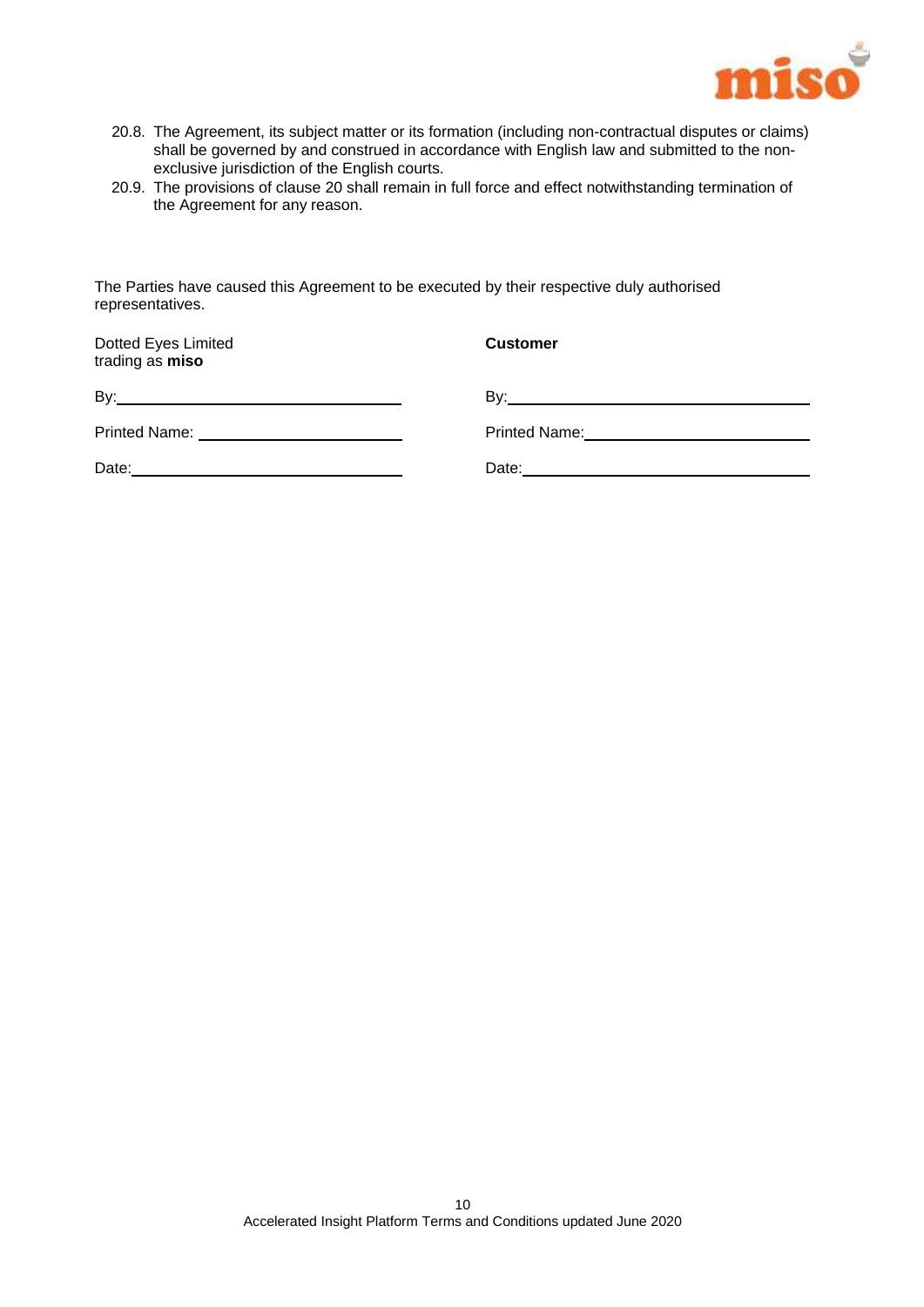

## **APPENDIX A(1)**

#### **Service Levels and Maintenance**

#### **1. Service Level**

1.1 The Service will be available 99% of the time including Scheduled and Unscheduled maintenance. This excludes Unscheduled maintenance due to a malicious attack.

#### **2. Maintenance**

2.1 We may interrupt the Service to perform emergency maintenance. In addition, we may interrupt the Service for scheduled maintenance provided we supply a minimum of 1 weeks notice. We shall at all times endeavour to keep any service interruptions to aminimum. Notice will be provided via your miso portal account but may also, at our discretion be provided by email.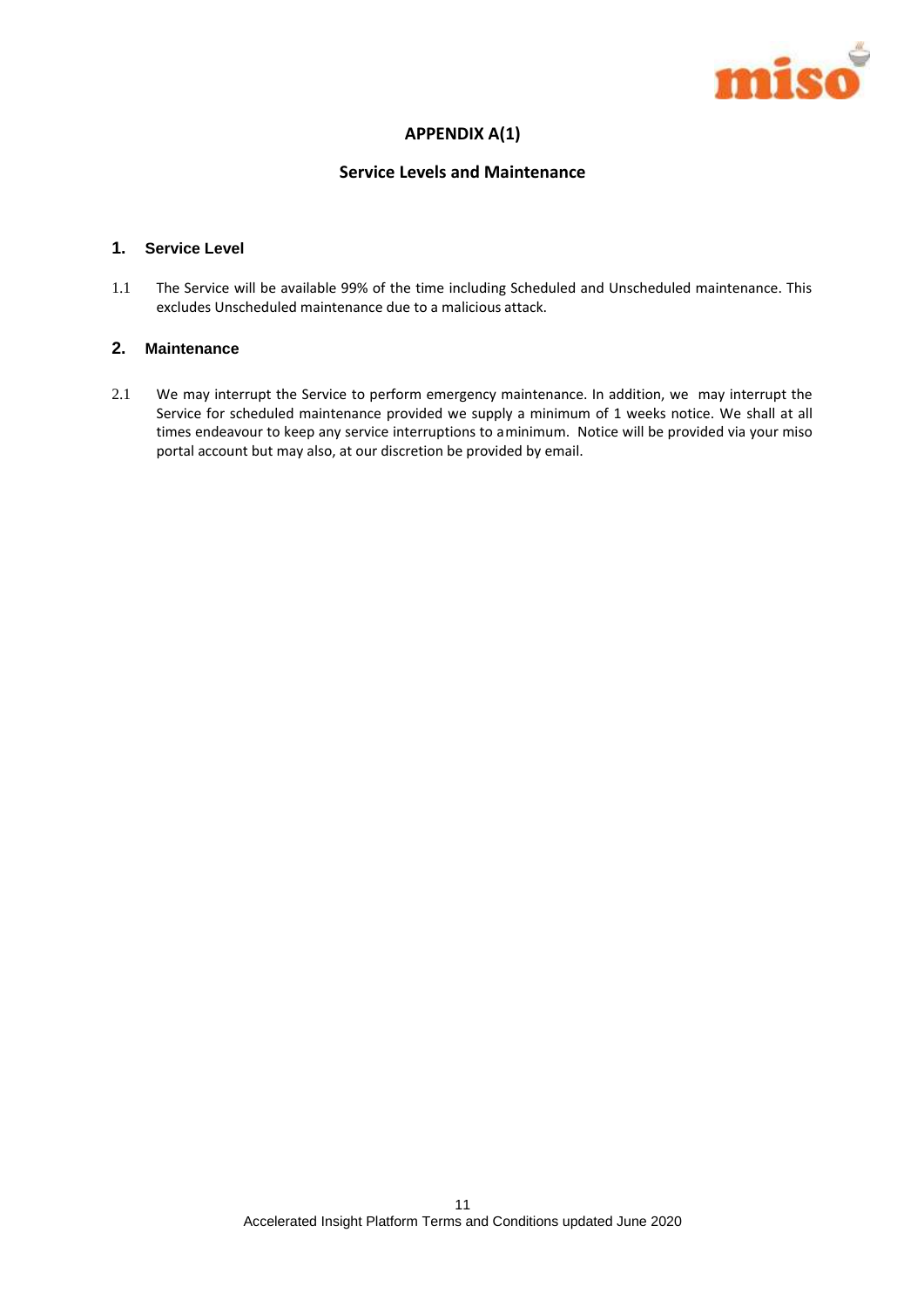

#### **APPENDIX A(2)**

#### **Contents and Reports Lifecycles**

#### **Standard Default Lifecycle**

As a standard default we do not save or archive Customer Data, Content or Result Reports. As a default all items are deleted from our records once you have completed the Intelligence Module Run.

#### **Lifecycle Options**

Each time you use the Service to perform an Intelligence Module Run you will be offered the ability to upgrade from the Standard Default Lifecycle. You will be able to select from a number of options, the options reflected will automatically recalculate the Intelligence Module Run Fee to be deducted from your Intelligence Module Run Credits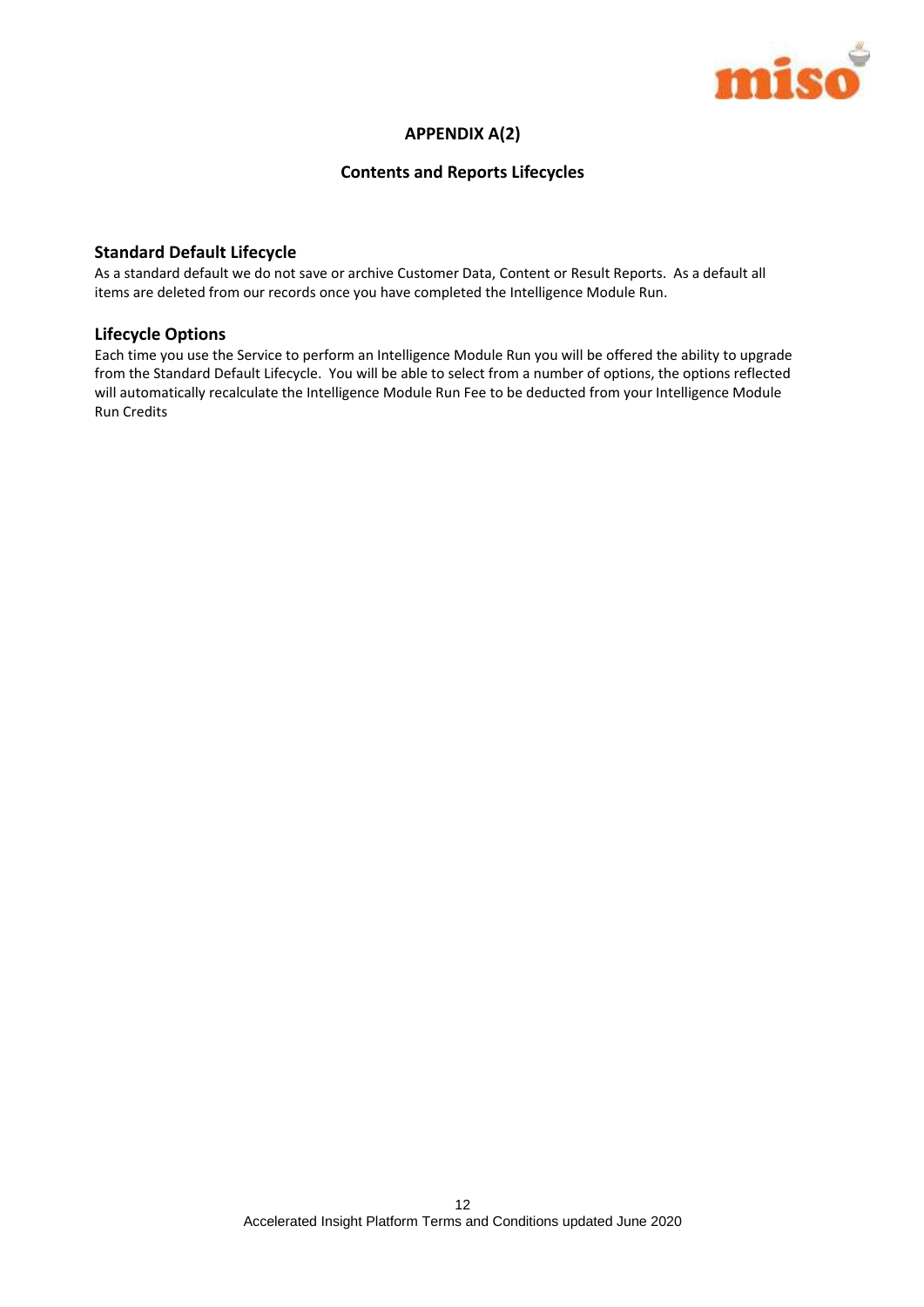

## **APPENDIX B**

#### **Technical Support & Professional Services**

Ticketed Online Support and Professional Services are optional add-ons and can be purchased for an additional fee. If you have purchased Technical Support and/or Professional Services this will be stated in your Order Form and will be governed by the relevant Terms and Conditions which can be found at [www.misoportal.com/legal](http://www.misoportal.com/legal)

The Terms may be modified at any time at our sole discretion. It is your responsibility to review the Terms regularly for updates.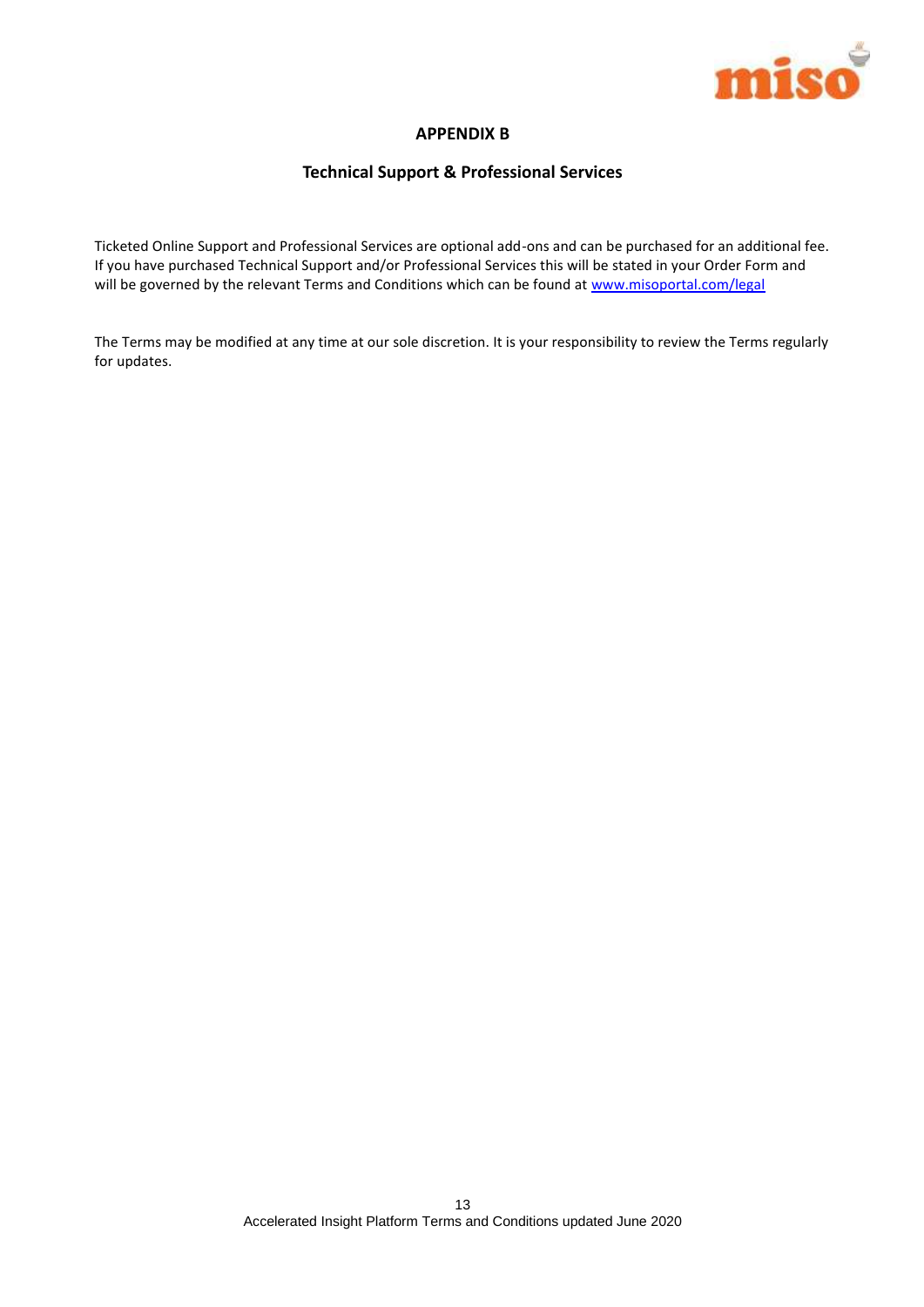

# **APPENDIX C(1)**

# **Data Protection**

#### **1. Definitions and interpretation**

1.1 In this Appendix, unless the context otherwise requires:

"**DP Regulator**" means any governmental or regulatory body or authority with responsibility for monitoring or enforcing compliance with the Data Protection Laws;

"**Data Subject Request**" means a request from a Data Subject to exercise its rights under the Data Protection Laws in respect of that Data Subject's Personal Data;

"**Security Breach**" means any actual loss, unauthorised or unlawful processing, destruction, damage, or alteration, or unauthorised disclosure of, or access to the Customer Personal Data, and terms defined in a provision of this Appendix shall have the meaning given to them in that provision

#### **2. Compliance with Data Protection Laws**

2.1 miso shall comply with its obligations under the Data Protection Laws as they apply to it as a Data Processor of the Customer Personal Data.

2.2 The Customer shall comply with its obligations under the Data Protection Laws as they apply to it as a Data Controller of the Customer Personal Data.

#### **3. Processing and security**

3.1 In performing its obligations under this Agreement, miso shall only process the categories of Personal Data and only in respect of the categories of Data Subjects, and only for the nature and purposes of processing and duration, as is set out in the Annex to this Appendix or as necessary to perform its obligations under this Agreement, save as otherwise required by any Applicable law.

3.2 In processing the Customer Personal Data, miso shall:

- (a) process Customer Personal Data only in accordance with the Customer's written instructions from time to time (including those set out in this Agreement) except as otherwise required by any Applicable Law;
- (b) not process the Customer Personal Data for any purpose other than those set out in the Annex and as necessary to perform its obligations under this Agreement unless otherwise expressly authorised by the Customer;
- (c) promptly notify the Customer if it receives a Data Subject Request in respect of Customer Personal Data;
- (d) as far as reasonably practicable, co-operate with and provide assistance to the Customer in relation to any Data Subject Request in respect of Customer Personal Data;
- (e) taking into account:
	- (i) the state of the art;
	- (ii) the nature, scope, context and purposes of the processing; and
	- (iii) the risk and severity of potential harm,

protect the Customer Personal Data by ensuring that it has in place appropriate technical and organisational measures, including measures to protect the Customer Personal Data against the risks of a Security Breach; and

(f) ensure that any persons authorised by miso to process Customer Personal Data are obliged to keep such data confidential.

3.3 miso shall, without undue delay after discovering any Security Breach or any failure or defect in security which leads, or might reasonably be expected to lead, to a Security Breach (together a "**Security Issue**") notify the Customer of the same.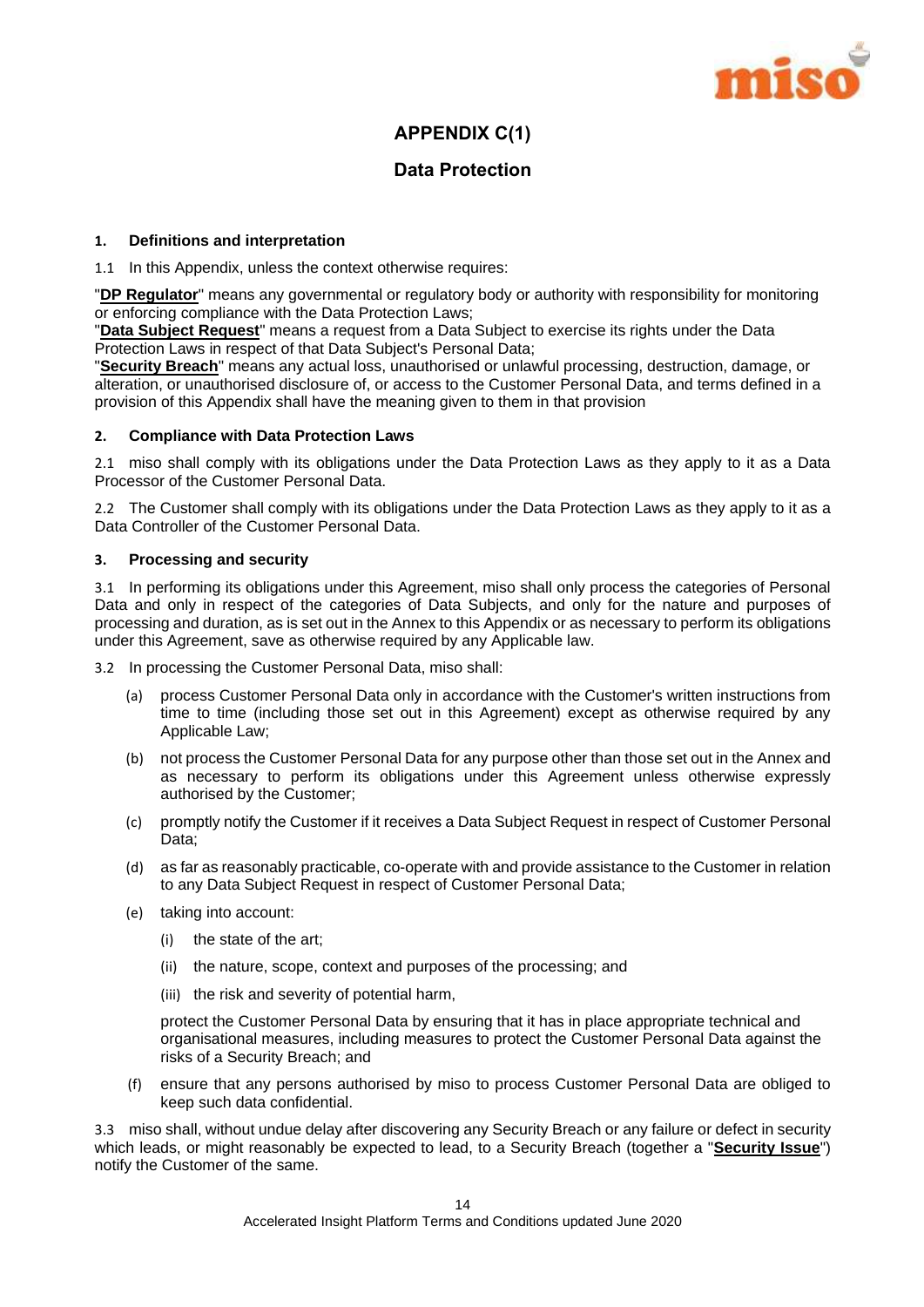

- 3.4 Where a Security Issue arises, miso shall:
	- (a) as soon as reasonably practicable, provide the Customer with details of the Security Issue, the actual or expected consequences of it, and the measures taken or proposed to be taken to address or mitigate it;
	- (b) co-operate with the Customer, and provide the Customer with all reasonable assistance in relation to the Security Issue; and
	- (c) unless required by Applicable Law, not make any notifications to a DP Regulator or any Data Subjects about the Security Issue without the Customer's prior written consent (such consent not to be unreasonably withheld or delayed).

#### **4. Return or destruction of Personal Data**

4.1 Subject to paragraph [4.2,](#page-15-0) miso shall return or, at the election of the Customer, irretrievably delete all Customer Personal Data in its control or possession when it no longer requires such Customer Personal Data to exercise or perform its rights or obligations under this Agreement, and in any event within 30 days following expiry or termination of this Agreement.

<span id="page-15-0"></span>4.2 To the extent that miso is required by Applicable Law to retain all or part of the Customer Personal Data (the "**Retained Data**"), miso shall isolate and cease all processing of the Retained Data other than as required by the Applicable Law.

#### **5. Audit**

5.1 miso shall provide such information, reasonable co-operation and assistance in relation to any request made by the Customer (or its auditors, or its or their representatives) as necessary to demonstrate miso's compliance with the Data Protection Laws in relation to this Agreement.

#### **6. Co-operation and assistance**

6.1 miso shall co-operate with the Customer, and provide such information and assistance as the Customer may reasonably require, to enable the Customer to:

- (a) comply with the Customer's obligations under the Data Protection Laws (including Articles 32-36 of GDPR) in respect of Customer Personal Data; and
- (b) deal with and respond to investigations and requests for information relating to the Customer Personal Data from any DP Regulator.

6.2 If miso receives any complaint, notice or communication from a DP Regulator or other third party (excluding a Data Subject Request) which relates directly or indirectly to Customer Personal Data or to either Party's compliance with the Data Protection Laws, it shall notify the Customer as soon as reasonably practicable.

#### <span id="page-15-1"></span>**7. Sub-Processors**

7.1 miso shall not subcontract any processing of the Customer Personal Data to any Sub-Processor except as authorised by the Customer in accordance with this paragraph [7.](#page-15-1) The Customer consents to miso engaging Sub-Processors to process the Data provided that: (i) miso provides at least 30 days' prior notice of the addition of any subcontractor (including details of the processing it performs or will perform) ("**Sub-Processor Notice**"); and (ii) miso complies with paragraphs [7.4](#page-16-0) and [7.5](#page-16-1) of this Appendix.

7.2 The Customer hereby consents to miso's use of the Sub-Processors listed at [www.misoportal.co.uk/legal](http://www.misoportal.co.uk/legal) which shall be maintained and updated when any Sub-Processor is added or removed in accordance with this paragraph [7.](#page-15-1)

7.3 If within 30 days of receipt of a Sub-Processor Notice the Customer notifies miso in writing of its refusal to consent to miso's appointment of a Sub-Processor on reasonable grounds relating to the protection of Customer Personal Data, then either: (i) miso will not appoint the Sub-Processor; or (ii) if miso does appoint the Sub-Processor, the Customer may elect to terminate the Agreement without penalty or cost to either party save that any portion of the fees paid in advance in respect of Services not yet delivered as at the effective date of termination shall be refunded to the Customer. If after 30 days from receipt of the Sub-Processor Notice the Customer has not indicated its refusal of the appointment of a Sub-Processor in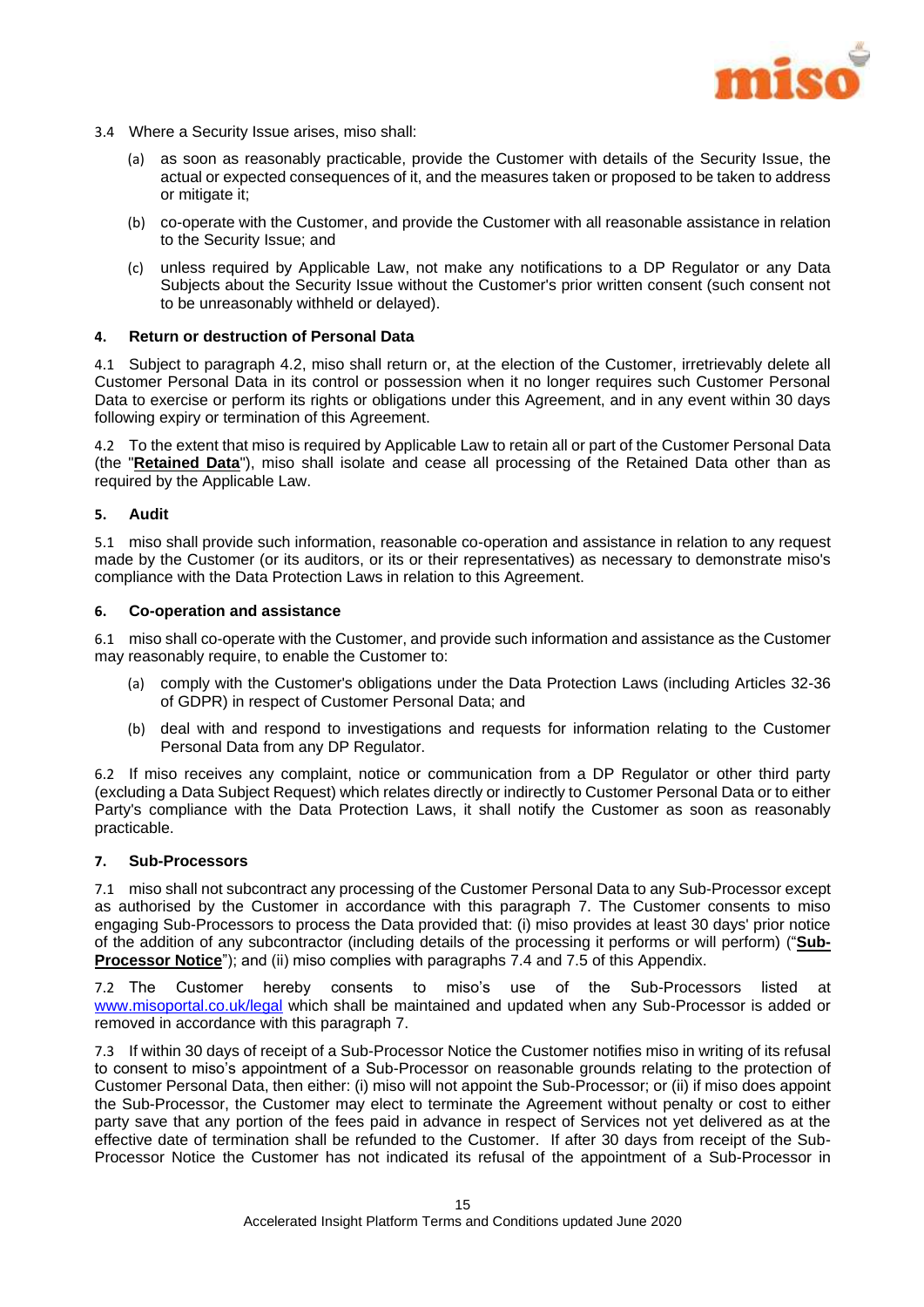

accordance with this paragraph, then the Customer is deemed to have given its consent and miso shall be entitled to appoint the relevant Sub-Processor with immediate effect.

- <span id="page-16-0"></span>7.4 If miso appoints a Sub-Processor, Miso shall ensure that:
	- (a) such Sub-Processor shall only process Customer Personal Data in order to perform one or more of miso's obligations under this Agreement; and
	- (b) it enters into a written agreement or other legally enforceable terms with that Sub-Processor prior to any processing by the Sub-Processor, requiring the Sub-Processor to:
		- (i) process Customer Personal Data only in accordance with the written instructions of miso or the Customer; and
		- (ii) comply with data protection obligations equivalent in all material respects to those imposed on miso under this Appendix.

<span id="page-16-1"></span>7.5 Notwithstanding the appointment of a Sub-Processor, miso is responsible and liable to the Customer for any processing by the Sub-Processor in breach of this Appendix.

#### **8. Transfer of Personal Data**

8.1 miso shall only transfer Customer Personal Data outside of the EEA where there is adequate protection for such Customer Personal Data in accordance with applicable Data Protection Laws and as authorised by the Customer in accordance with paragraph 7.

8.2 As at the date of this Appendix the Customer consents to the transfers of Customer Personal Data to those non-EEA locations listed a[t www.misoportal.co.uk/legal.](http://www.misoportal.co.uk/legal) miso shall ensure that such list is maintained and updated from time to time to reflect any changes.

#### **9. Precedence**

In relation to the subject matter of this Appendix and its Annex, in the event of any inconsistency between the provisions of this Appendix and its Annex and the other provisions of the Agreement including any schedule or annex thereto, the provisions of this Appendix and its Annex shall prevail.

miso reserves the right to change their Data Protection Policy documentation and its location from time to time.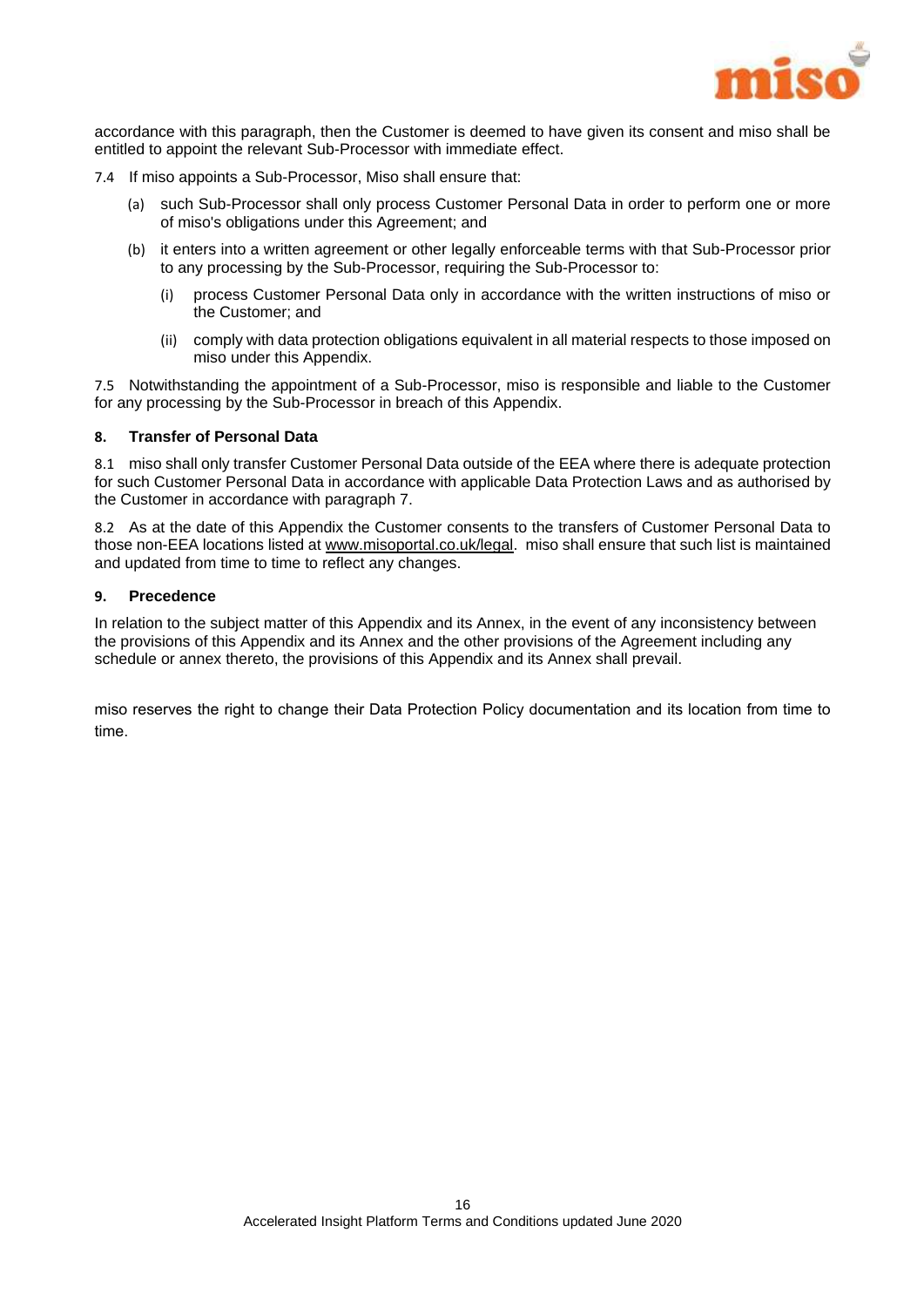

# **APPENDIX C(2)**

# **Data Processing Activities**

We want you to know what Personal Data Processing activities happen when you use our Services.

#### **1. Processing by the provider**

#### **1.1. Scope**

To allow us to provide the Accelerated Insight Platform Service to you.

#### **1.2. Nature**

The Accelerated Insight Platform (AIP) is a SaaS platform that answers the key questions of Operations Directors faster than any other means. The AIP combines the immediate and flexible power of the Cloud with advanced data management, machine learning and BI tools to deliver the right answers, right away.

#### **1.3. Purpose of processing and types of personal data**

We may process personal data for more than one lawful ground depending on the specific purpose for which we are using your data. Please contact us if you need specific details about the specific legal ground that we are relying on to process your personal data, where more than one ground has been set out in the table below.

| <b>Purpose / Activity</b>                                                                                                                                                         | Type of data                                                                                                                                                          | Lawful basis for processing including basis of<br>legitimate interest                                                                                                                                                                                                                                                   |
|-----------------------------------------------------------------------------------------------------------------------------------------------------------------------------------|-----------------------------------------------------------------------------------------------------------------------------------------------------------------------|-------------------------------------------------------------------------------------------------------------------------------------------------------------------------------------------------------------------------------------------------------------------------------------------------------------------------|
| To register you as a new<br>customer                                                                                                                                              | Identity<br>Contact<br>$\bullet$                                                                                                                                      | Performance of a contract with you<br>$\bullet$                                                                                                                                                                                                                                                                         |
| To process and deliver your<br>order including payment and<br>collection or recovery of those<br>payments                                                                         | Identity<br>$\bullet$<br>Contact<br>$\bullet$<br>Financial<br>$\bullet$<br>Transaction<br>$\bullet$<br>Marketing and<br>$\bullet$<br>communications                   | Performance of a contract with you<br>$\bullet$<br>Necessary for our legitimate interests (debt<br>$\bullet$<br>collection)                                                                                                                                                                                             |
| To manage our relationship with<br>you which will include:<br>• Notifying you about changes in<br>our terms or privacy policy<br>• Asking you for feedback or<br>take a survey    | Identity<br>$\bullet$<br>Contact<br>$\bullet$<br>Profile<br>$\bullet$<br>Marketing and<br>$\bullet$<br>communications                                                 | Performance of a contract with you<br>$\bullet$<br>Necessary to comply with a legal obligation<br>$\bullet$<br>Necessary for our legitimate interests (to keep our<br>$\bullet$<br>records updated and to study how customers use<br>our products/services)                                                             |
| To enable you to take part in a<br>competition, prize draw, or<br>survey                                                                                                          | Identity<br>$\bullet$<br>Contact<br>٠<br>Profile<br>$\bullet$<br>Usage<br>$\bullet$<br>Marketing and<br>$\bullet$<br>communications                                   | Performance of a contract with you<br>٠<br>Necessary for our legitimate interests (to keep our<br>٠<br>records updated and to study how customers use<br>our products/services)                                                                                                                                         |
| To administer and protect our<br>business and website (including<br>troubleshooting, data analysis,<br>testing, system maintenance,<br>support, reporting and hosting of<br>data) | Identity<br>$\bullet$<br>Contact<br>$\bullet$<br>Technical<br>$\bullet$                                                                                               | Necessary for our legitimate interests (for running<br>$\bullet$<br>our business, provision of administration and IT<br>services, network security, to prevent fraud and in<br>the context of a business reorganisation or group<br>restructuring exercise)<br>Necessary to comply with a legal obligation<br>$\bullet$ |
| To deliver relevant website<br>content and advertisements to<br>you and measure or understand<br>the effectiveness of the<br>advertising we serve to you                          | Identity<br>$\bullet$<br>Contact<br>$\bullet$<br>Profile<br>$\bullet$<br>Usage<br>$\bullet$<br>Marketing and<br>$\bullet$<br>communications<br>Technical<br>$\bullet$ | Necessary for our legitimate interests (to study<br>$\bullet$<br>how customers use our products/services, to<br>develop them, to grow our business and to inform<br>our marketing strategy)                                                                                                                             |
| To use data analytics to improve<br>our website, products/services,<br>marketing, customer<br>relationships and experiences                                                       | Technical<br>$\bullet$<br>Usage                                                                                                                                       | Necessary for our legitimate interests (to define<br>$\bullet$<br>types of customers for our products and services,<br>to keep our website updated and relevant, to<br>develop our business and to inform our marketing<br>strategy)                                                                                    |
| To make suggestions and<br>recommendations to you about                                                                                                                           | Identity<br>$\bullet$<br>Contact<br>$\bullet$<br>Technical<br>$\bullet$                                                                                               | Necessary for our legitimate interests (to develop<br>$\bullet$<br>our products/services and grow our business)                                                                                                                                                                                                         |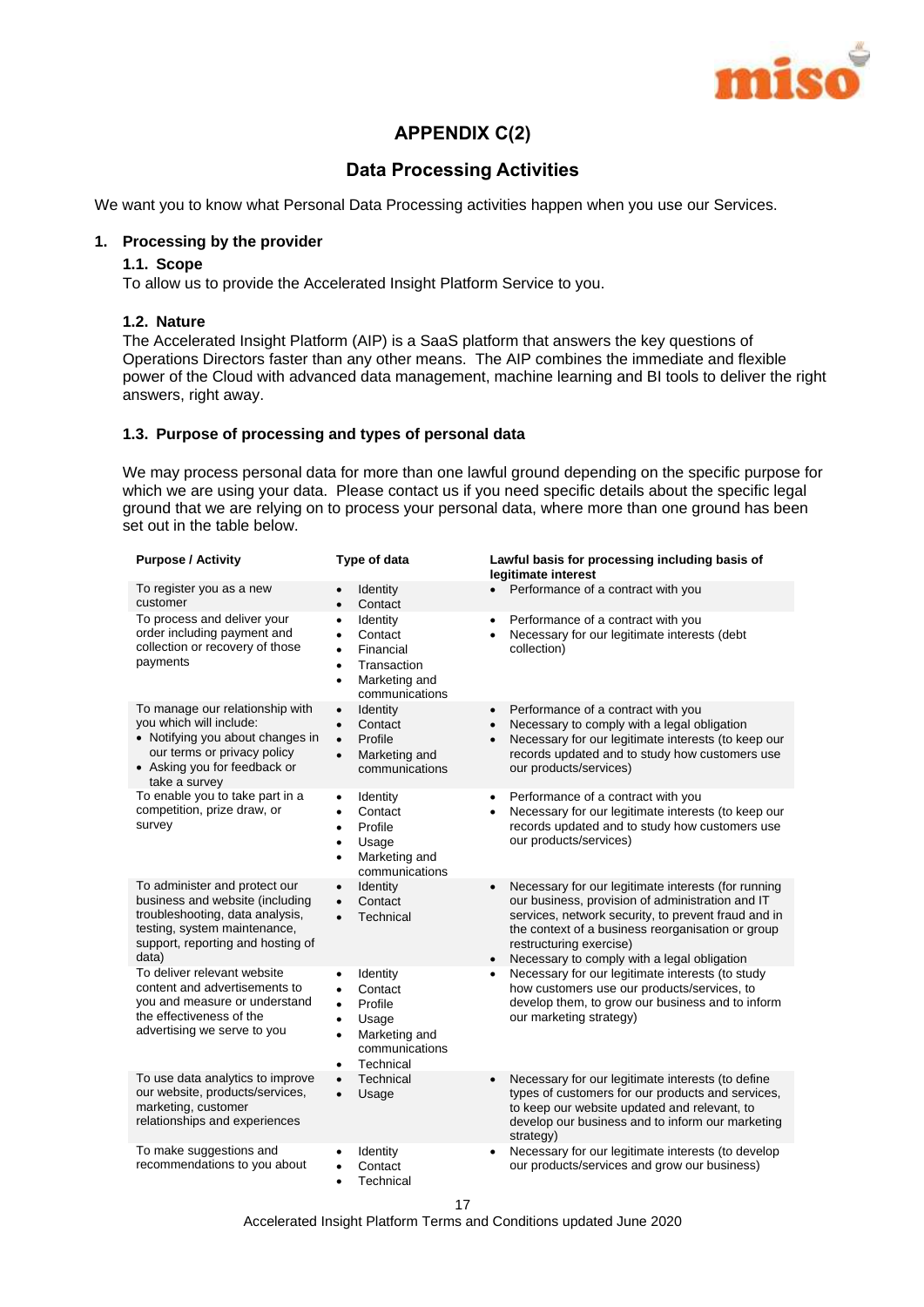

goods or services that may be of • Usage interest to you Profile

#### **1.4. Duration of the processing**

Whenever we collect or process your personal data, we'll only keep it for as long as is necessary for the purpose for which it was collected. At the end of that retention period (usually no longer than seven years), your data will either be deleted completely or anonymised, for example by aggregation with other data so that it can be used in a non-identifiable way for statistical analysis and business planning. For information stored in backup archives, we will securely store the information and isolate it from any further use until deletion is possible.

#### **2. Categories of data subject**

#### **2.1. When using this Service, the groups of individual's data by category**

- Your *end users using the service* that you deliver
- The personal data about your *employees and contractors* that we collect as a Customer of ours to complete account administration and set up
- The personal data that we collect about the *service user access* technical information (e.g. browser, IP address)
- The details of your *employee and contractor interactions* with us when you require support for the Service (information that you choose to submit)

miso reserves the right to change their Data Processing Activities documentation and its location from time to time.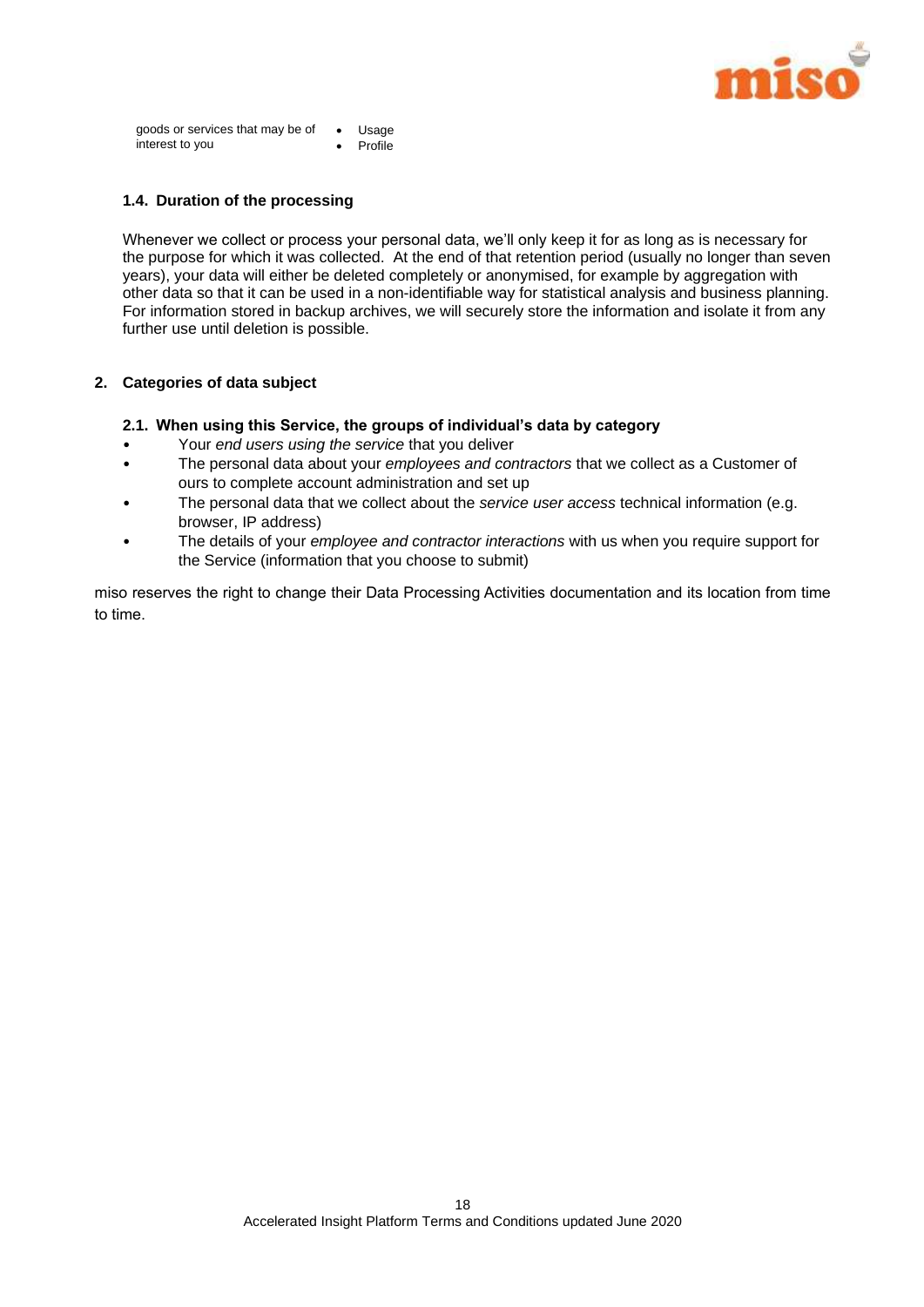

# **APPENDIX D**

# **Information Security**

Our information security document is available on our website.

miso reserves the right to change their Information Security document and its location from time to time. The current copy, including the update date, can be found at www.misoportal.com